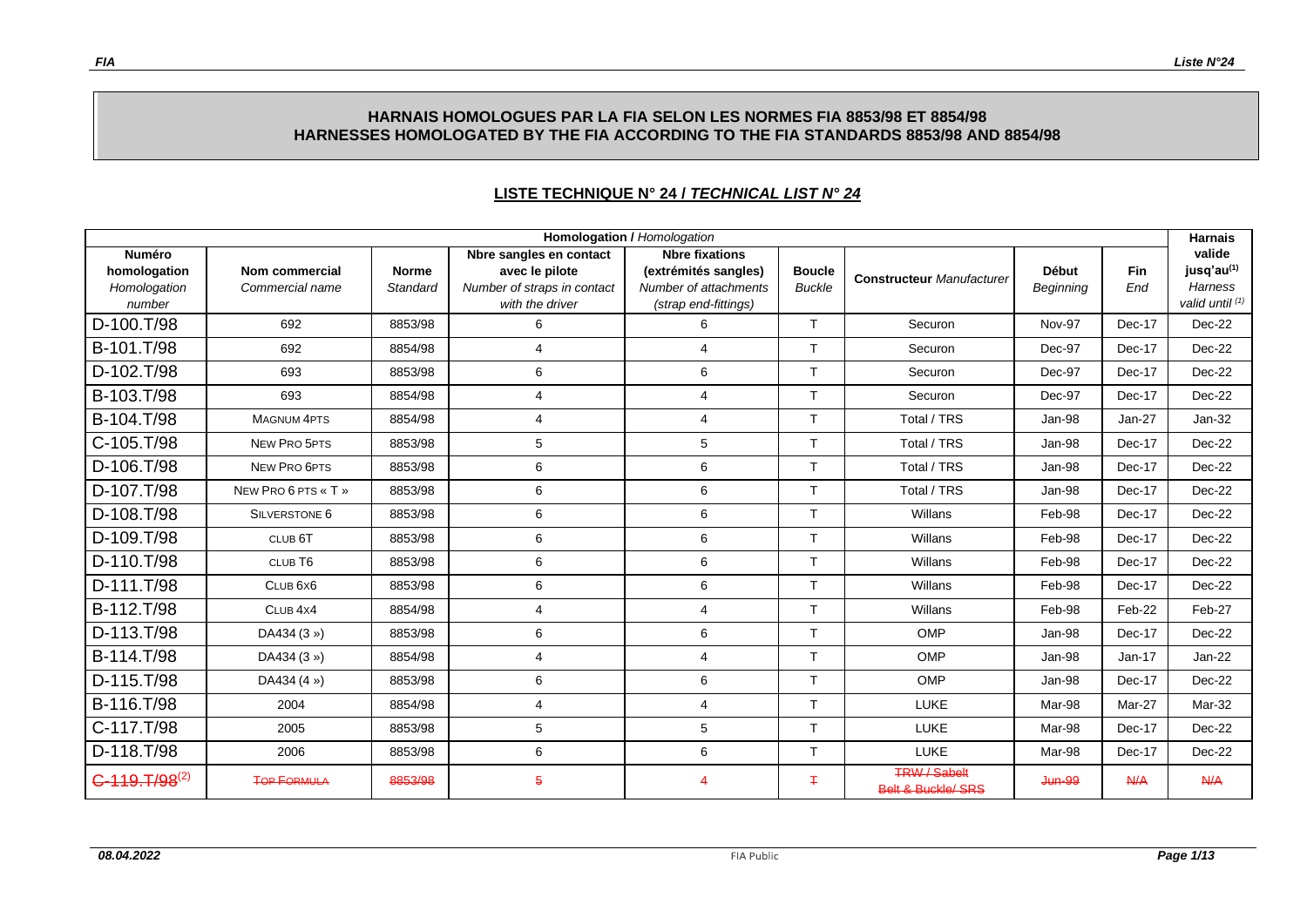| <b>Homologation / Homologation</b><br><b>Harnais</b>    |                                   |                          |                                                                                             |                                                                                                |                                |                                            |                           |                   |                                                                       |
|---------------------------------------------------------|-----------------------------------|--------------------------|---------------------------------------------------------------------------------------------|------------------------------------------------------------------------------------------------|--------------------------------|--------------------------------------------|---------------------------|-------------------|-----------------------------------------------------------------------|
| <b>Numéro</b><br>homologation<br>Homologation<br>number | Nom commercial<br>Commercial name | <b>Norme</b><br>Standard | Nbre sangles en contact<br>avec le pilote<br>Number of straps in contact<br>with the driver | <b>Nbre fixations</b><br>(extrémités sangles)<br>Number of attachments<br>(strap end-fittings) | <b>Boucle</b><br><b>Buckle</b> | <b>Constructeur Manufacturer</b>           | <b>Début</b><br>Beginning | <b>Fin</b><br>End | valide<br>jusq'au <sup>(1)</sup><br><b>Harness</b><br>valid until (1) |
| D-120.T/98                                              | <b>TOP FORMULA</b>                | 8853/98                  | 6                                                                                           | 6                                                                                              | $\mathsf{T}$                   | TRW / Sabelt<br>Belt & Buckle / SRS        | <b>Jun-99</b>             | Dec-17            | Dec-22                                                                |
| $D-121.T/98^{(2)}$                                      | <b>TOP FORMULA</b>                | 8853/98                  | $6\overline{6}$                                                                             | $\overline{5}$                                                                                 | Ŧ.                             | <b>TRW / Sabelt</b><br>Belt & Buckle / SRS | Jun-99                    | A                 | A/4                                                                   |
| B-122.T/98                                              | <b>TOP FORMULA</b>                | 8854/98                  | 4                                                                                           | $\overline{4}$                                                                                 | $\top$                         | TRW / Sabelt<br>Belt & Buckle / SRS        | <b>Jun-99</b>             | Jun-22            | <b>Jun-27</b>                                                         |
| B-123.T/98 <sup>(2)</sup>                               | <b>TOP FORMULA</b>                | 8854/98                  | 4                                                                                           | $\overline{\mathbf{3}}$                                                                        | $\mp$                          | <b>TRW / Sabelt</b><br>Belt & Buckle / SRS | <b>Jun-99</b>             | $A$ / $A$         | N/A                                                                   |
| D-124.T/98                                              | <b>TOP FORMULA</b>                | 8853/98                  | 6                                                                                           | 6                                                                                              | $\mathsf{T}$                   | TRW / Sabelt<br>Belt & Buckle / SRS        | <b>Jun-99</b>             | Dec-17            | Dec-22                                                                |
| C-125.T/98                                              | <b>TOP FORMULA</b>                | 8853/98                  | 5                                                                                           | 5                                                                                              | $\mathsf{T}$                   | TRW / Sabelt<br>Belt & Buckle / SRS        | <b>Jun-99</b>             | Dec-17            | Dec-22                                                                |
| D-126.T/98                                              | <b>TYPE MONOPLACE</b>             | 8853/98                  | 6                                                                                           | 6                                                                                              | T                              | Stand 21                                   | Oct-98                    | Dec-17            | $Dec-22$                                                              |
| D-127.T/98                                              | 6 PTS 3 »                         | 8853/98                  | 6                                                                                           | 6                                                                                              | $\mathsf{T}$                   | Stand 21                                   | Oct-98                    | Dec-17            | Dec-22                                                                |
| B-128, T/98 <sup>(2)</sup>                              | CLUB <sub>4X3</sub>               | 8854/98                  | 4                                                                                           | $\overline{\mathbf{3}}$                                                                        | $\mp$                          | Willans                                    | Oct-98                    | <b>N/A</b>        | A                                                                     |
| C-129.T/98                                              | PROFI III-5 ASM                   | 8853/98                  | 5                                                                                           | $\,$ 5 $\,$                                                                                    | $\mathsf{T}$                   | Schroth                                    | Apr-98                    | Dec-17            | Dec-22                                                                |
| D-130.T/98                                              | PROFI III-6 ASM                   | 8853/98                  | 6                                                                                           | $\,6\,$                                                                                        | $\mathsf{T}$                   | Schroth                                    | Apr-98                    | Dec-17            | Dec-22                                                                |
| B-131.P/98                                              | PROFI III-FE ASM                  | 8854/98                  | 4                                                                                           | $\overline{4}$                                                                                 | P                              | Schroth                                    | Apr-98                    | Apr-27            | Apr-32                                                                |
| C-132.P/98                                              | PROFI III-5 FE ASM                | 8853/98                  | 5                                                                                           | $\,$ 5 $\,$                                                                                    | P                              | Schroth                                    | Apr-98                    | Dec-17            | Dec-22                                                                |
| D-133.P/98                                              | PROFI III-6FE ASM                 | 8853/98                  | 6                                                                                           | 6                                                                                              | P                              | Schroth                                    | Apr-98                    | Dec-17            | $Dec-22$                                                              |
| C-134.T/98                                              | PROFI III-5 LS ASM                | 8853/98                  | 5                                                                                           | 5                                                                                              | T                              | Schroth                                    | Apr-98                    | Dec-17            | $Dec-22$                                                              |
| D-135.T/98                                              | PROFI III-6 LS ASM                | 8853/98                  | 6                                                                                           | 6                                                                                              | T                              | Schroth                                    | Apr-98                    | Dec-17            | Dec-22                                                                |
| D-136.T/98                                              | PROFI III-6F ASM                  | 8853/98                  | 6                                                                                           | $\,6$                                                                                          | T                              | Schroth                                    | Apr-98                    | Dec-17            | Dec-22                                                                |
| B-137.T/98                                              | PROFI II ASM                      | 8854/98                  | 4                                                                                           | $\overline{4}$                                                                                 | T                              | Schroth                                    | May-98                    | May-27            | <b>May-32</b>                                                         |
| D-138.T/98                                              | GA <sub>S2</sub>                  | 8853/98                  | 6                                                                                           | $\,6\,$                                                                                        | $\mathsf{T}$                   | GA                                         | <b>Jun-98</b>             | Dec-17            | Dec-22                                                                |
| D-139.T/98                                              | <b>GA FORMEL</b>                  | 8853/98                  | 6                                                                                           | $\,6\,$                                                                                        | $\mathsf{T}$                   | GA                                         | <b>Jun-98</b>             | Dec-17            | Dec-22                                                                |
| D-144.T/98                                              | <b>TK-MPH-360</b>                 | 8853/98                  | 6                                                                                           | $\,6\,$                                                                                        | $\mathsf{T}$                   | <b>TAKATA</b>                              | Apr-98                    | Dec-17            | Dec-22                                                                |
| C-145.T/98                                              | <b>TK-MPH-350</b>                 | 8853/98                  | 5                                                                                           | $\overline{5}$                                                                                 | T                              | <b>TAKATA</b>                              | Apr-98                    | Dec-17            | Dec-22                                                                |
| B-146.T/98                                              | <b>TK-MPH-340</b>                 | 8854/98                  | 4                                                                                           | $\overline{4}$                                                                                 | T                              | <b>TAKATA</b>                              | Apr-98                    | Apr-17            | Apr-22                                                                |
| D-147.T/98                                              | <b>TK-MPB-001</b>                 | 8853/98                  | 6                                                                                           | 6                                                                                              | $\top$                         | <b>TAKATA</b>                              | Apr-98                    | Dec-17            | Dec-22                                                                |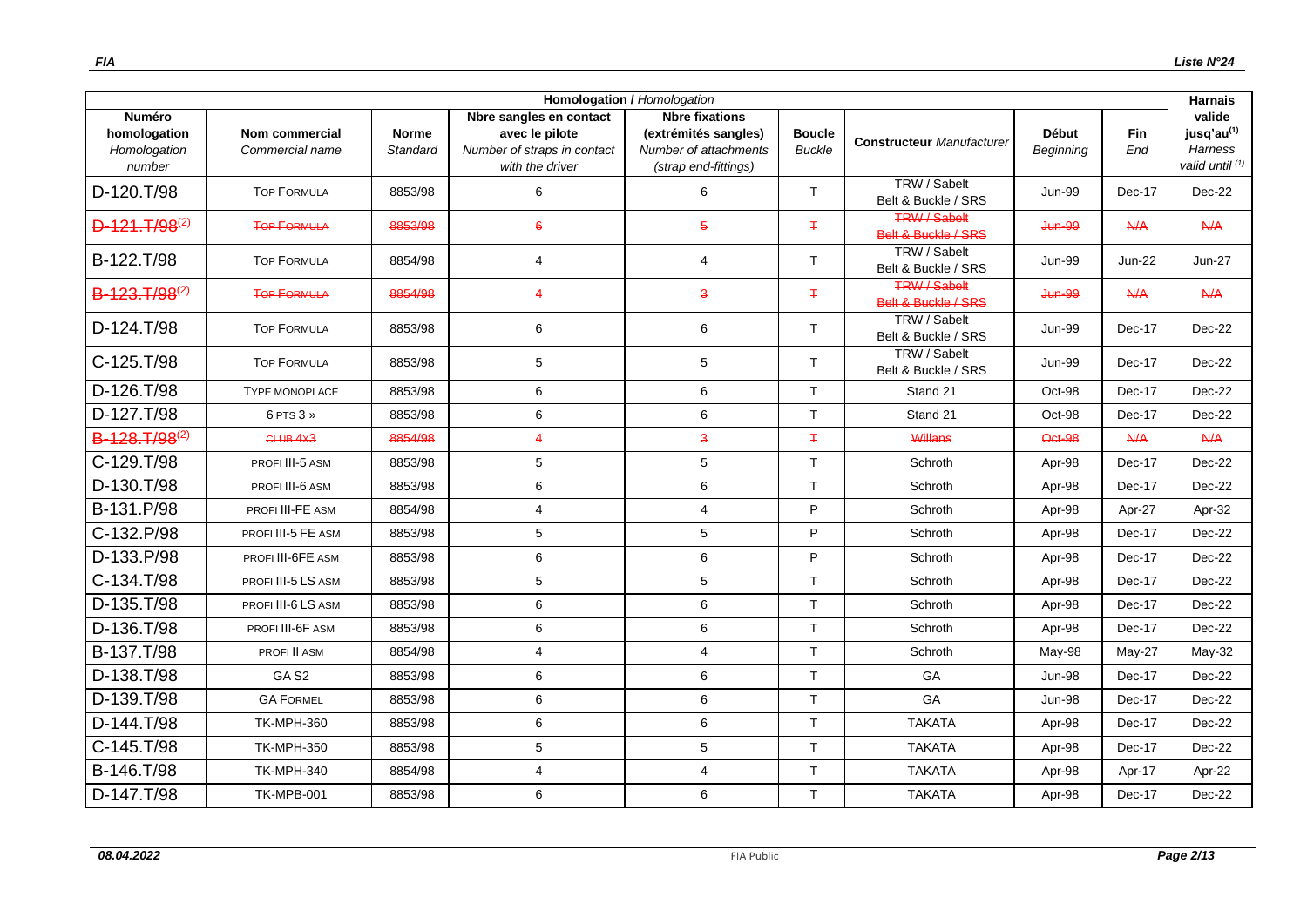| <b>Homologation / Homologation</b>                      |                                          |                          |                                                                                             |                                                                                                |                                |                                  |                                  |                   | <b>Harnais</b>                                                        |
|---------------------------------------------------------|------------------------------------------|--------------------------|---------------------------------------------------------------------------------------------|------------------------------------------------------------------------------------------------|--------------------------------|----------------------------------|----------------------------------|-------------------|-----------------------------------------------------------------------|
| <b>Numéro</b><br>homologation<br>Homologation<br>number | <b>Nom commercial</b><br>Commercial name | <b>Norme</b><br>Standard | Nbre sangles en contact<br>avec le pilote<br>Number of straps in contact<br>with the driver | <b>Nbre fixations</b><br>(extrémités sangles)<br>Number of attachments<br>(strap end-fittings) | <b>Boucle</b><br><b>Buckle</b> | <b>Constructeur Manufacturer</b> | <b>Début</b><br><b>Beginning</b> | <b>Fin</b><br>End | valide<br>jusq'au <sup>(1)</sup><br><b>Harness</b><br>valid until (1) |
| B-148.T/98                                              | 75-1169                                  | 8854/98                  | 4                                                                                           | $\Delta$                                                                                       | $\mathsf{T}$                   | Safetex                          | May-98                           | May-17            | May-22                                                                |
| D-149.T/98                                              | 75-065801                                | 8853/98                  | 6                                                                                           | 6                                                                                              | $\mathsf{T}$                   | Safetex                          | <b>Jun-98</b>                    | Dec-17            | Dec-22                                                                |
| D-150.T/98                                              | 75-1173                                  | 8853/98                  | 6                                                                                           | 6                                                                                              | T                              | Safetex                          | <b>Jun-98</b>                    | Dec-17            | $Dec-22$                                                              |
| C-155.T/98                                              | KLIPPAN 2001                             | 8853/98                  | 5                                                                                           | $\,$ 5 $\,$                                                                                    | $\mathsf{T}$                   | Klippan                          | Apr-99                           | Dec-17            | Dec-22                                                                |
| D-156.T/98                                              | KLIPPAN 2001                             | 8853/98                  | 6                                                                                           | 6                                                                                              | $\mathsf{T}$                   | Klippan                          | Apr-99                           | Dec-17            | Dec-22                                                                |
| D-157.T/98                                              | ARNES F1 6P 75MM                         | 8853/98                  | 6                                                                                           | $6\phantom{1}6$                                                                                | T                              | <b>GWR</b>                       | Aug-99                           | Dec-17            | Dec-22                                                                |
| B-158.T/98                                              | ARNES F1 4P 75MM                         | 8854/98                  | 4                                                                                           | $\overline{4}$                                                                                 | $\mathsf{T}$                   | <b>GWR</b>                       | Aug-99                           | Aug-17            | Aug-22                                                                |
| D-159.T/98                                              | <b>B2006F</b>                            | 8853/98                  | 6                                                                                           | 6                                                                                              | $\mathsf{T}$                   | LUKE                             | Aug-99                           | Dec-17            | Dec-22                                                                |
| D-160.T/98                                              | DA/436/R                                 | 8853/98                  | 6                                                                                           | 6                                                                                              | $\mathsf{T}$                   | OMP                              | Mar-00                           | Dec-17            | Dec-22                                                                |
| B-161.T/98                                              | 72-1170                                  | 8854/98                  | 4                                                                                           | $\overline{4}$                                                                                 | $\mathsf{T}$                   | Safetex / AmSafe                 | $Dec-00$                         | Dec-17            | Dec-22                                                                |
| C-162.T/98                                              | 72-1172                                  | 8853/98                  | 5                                                                                           | 5                                                                                              | T                              | Safetex / AmSafe                 | $Dec-00$                         | Dec-17            | $Dec-22$                                                              |
| D-163.T/98                                              | 72-1174                                  | 8853/98                  | 6                                                                                           | 6                                                                                              | $\mathsf{T}$                   | Safetex / AmSafe                 | $Dec-00$                         | Dec-17            | Dec-22                                                                |
| C-164.T/98                                              | PROFESSIONAL                             | 8853/98                  | 5                                                                                           | 5                                                                                              | $\mathsf{T}$                   | Lütticke                         | $Jan-01$                         | Dec-17            | Dec-22                                                                |
| D-165.T/98                                              | PROFESSIONAL                             | 8853/98                  | 6                                                                                           | $\,6$                                                                                          | $\top$                         | Lütticke                         | Jan-01                           | Dec-17            | Dec-22                                                                |
| D-166.T/98                                              | 904602N                                  | 8853/98                  | 6                                                                                           | 6                                                                                              | $\mathsf{T}$                   | Sabelt / Belt & Buckle           | Mar-01                           | Dec-17            | Dec-22                                                                |
| D-167.T/98                                              | 904603N(1)                               | 8853/98                  | 6                                                                                           | 5                                                                                              | T                              | Sabelt / Belt & Buckle           | Mar-01                           | Dec-17            | $Dec-22$                                                              |
| D-168.T/98                                              | <b>LIGHTWEIGHT SILVERSTONE 6</b>         | 8853/98                  | 6                                                                                           | 6                                                                                              | $\top$                         | Willans                          | $Jul-01$                         | Dec-17            | Dec-22                                                                |
| B-169.T/98                                              | <b>QUATTRO PUNTI ROSSA</b>               | 8854/98                  | 4                                                                                           | $\overline{4}$                                                                                 | T                              | Momo                             | Jul-01                           | <b>Jul-17</b>     | <b>Jul-22</b>                                                         |
| C-170.T/98                                              | CINTURA 5 PUNTI 3 »                      | 8853/98                  | 5                                                                                           | 5                                                                                              | $\mathsf{T}$                   | Momo                             | <b>Jul-01</b>                    | Dec-17            | Dec-22                                                                |
| D-171.T/98                                              | CINTURA 6 PUNTI FORMULA 3 »              | 8853/98                  | 6                                                                                           | 6                                                                                              | $\mathsf{T}$                   | Momo                             | $Jul-01$                         | Dec-17            | Dec-22                                                                |
| D-172.T/98                                              | CINTURA 6 PUNTI 3 »                      | 8853/98                  | 6                                                                                           | 6                                                                                              | T                              | Momo                             | <b>Jul-01</b>                    | Dec-17            | Dec-22                                                                |
| B-173.T/98                                              | CINTURA 4 PUNTI 3 » RALLY SPORT          | 8854/98                  | 4                                                                                           | $\overline{4}$                                                                                 | T                              | LRF                              | Nov-01                           | <b>Nov-17</b>     | <b>Nov-22</b>                                                         |
| C-174.T/98                                              | CINTURA 5 PUNTI 3 » RALLY SPORT          | 8853/98                  | 5                                                                                           | 5                                                                                              | T                              | <b>LRF</b>                       | Nov-01                           | Dec-17            | Dec-22                                                                |
| D-175.T/98                                              | CINTURA 6 PUNTI 3 » RALLY SPORT          | 8853/98                  | 6                                                                                           | $\,6$                                                                                          | $\mathsf{T}$                   | LRF                              | Nov-01                           | Dec-17            | Dec-22                                                                |
| D-176.T/98                                              | CINTURA 6 PUNTI 3 » FORMULA              | 8853/98                  | 6                                                                                           | 6                                                                                              | $\mathsf{T}$                   | LRF                              | Nov-01                           | Dec-17            | Dec-22                                                                |
| C-177.T/98                                              | <b>DODGE VIPER HARNESS</b>               | 8853/98                  | 5                                                                                           | 5                                                                                              | $\mathsf{T}$                   | <b>Breed</b>                     | $Jan-02$                         | Dec-17            | Dec-22                                                                |
| D-178.T/98                                              | CFCI 0006                                | 8853/98                  | 6                                                                                           | 6                                                                                              | T                              | Sabelt / Belt & Buckle           | $Jan-02$                         | Dec-17            | Dec-22                                                                |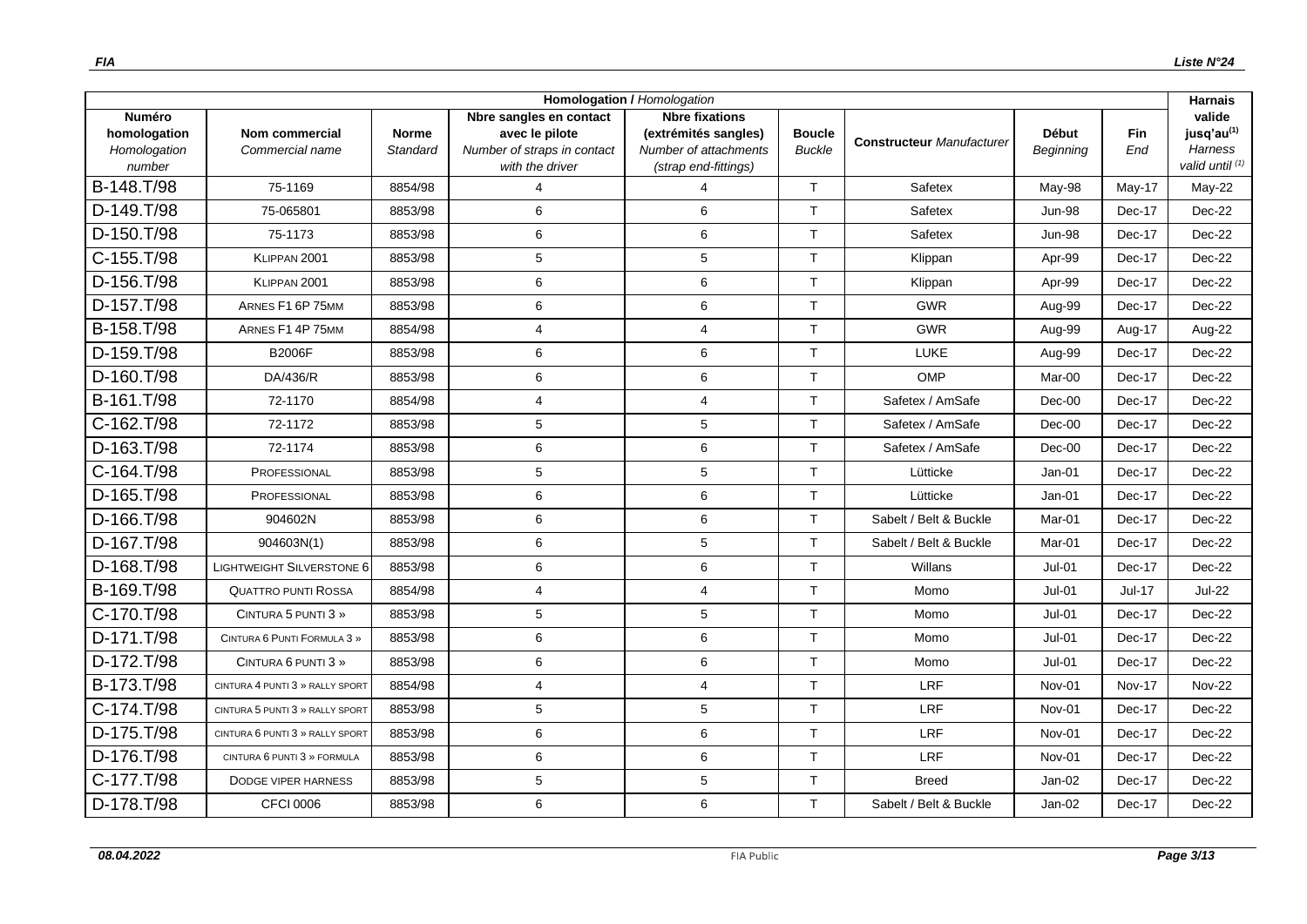| <b>Homologation / Homologation</b><br><b>Harnais</b>    |                                                 |                          |                                                                                             |                                                                                                |                                |                                  |                           |                   |                                                                       |
|---------------------------------------------------------|-------------------------------------------------|--------------------------|---------------------------------------------------------------------------------------------|------------------------------------------------------------------------------------------------|--------------------------------|----------------------------------|---------------------------|-------------------|-----------------------------------------------------------------------|
| <b>Numéro</b><br>homologation<br>Homologation<br>number | Nom commercial<br>Commercial name               | <b>Norme</b><br>Standard | Nbre sangles en contact<br>avec le pilote<br>Number of straps in contact<br>with the driver | <b>Nbre fixations</b><br>(extrémités sangles)<br>Number of attachments<br>(strap end-fittings) | <b>Boucle</b><br><b>Buckle</b> | <b>Constructeur Manufacturer</b> | <b>Début</b><br>Beginning | <b>Fin</b><br>End | valide<br>jusq'au <sup>(1)</sup><br><b>Harness</b><br>valid until (1) |
| D-179.T/98                                              | <b>CFCI 1009</b>                                | 8853/98                  | 6                                                                                           | 6                                                                                              | T                              | Sabelt / Belt & Buckle           | $Jan-02$                  | Dec-17            | Dec-22                                                                |
| D-180.T/98                                              | <b>HYBRID SYSTEM</b>                            | 8853/98                  | 6                                                                                           | 6                                                                                              | T                              | Schroth                          | Mar-02                    | Dec-17            | Dec-22                                                                |
| D-181.T/98                                              | DA434 (3 ») N                                   | 8853/98                  | 6                                                                                           | 6                                                                                              | $\mathsf{T}$                   | OMP                              | Mar-02                    | Dec-17            | Dec-22                                                                |
| B-182.T/98                                              | DA434 (3 ») N                                   | 8854/98                  | $\overline{4}$                                                                              | $\overline{4}$                                                                                 | T                              | <b>OMP</b>                       | Mar-02                    | Mar-17            | Mar-22                                                                |
| B-183.T/98                                              | PROFESSIONAL                                    | 8854/98                  | $\overline{4}$                                                                              | $\overline{4}$                                                                                 | T                              | Lütticke                         | Aug-02                    | Aug-17            | Aug-22                                                                |
| B-184.T/98                                              | CINTURA SIC.3 » 4 PUNTI                         | 8854/98                  | $\overline{4}$                                                                              | $\overline{4}$                                                                                 | T                              | Toora                            | $Jan-03$                  | $Jan-17$          | $Jan-22$                                                              |
| D-185.T/98                                              | <b>CINTURA SIC.3 »</b><br><b>MONOPOSTO</b>      | 8853/98                  | 6                                                                                           | 6                                                                                              | T                              | Toora                            | $Jan-03$                  | Dec-17            | Dec-22                                                                |
| D-186.T/98                                              | CINTURA SIC. 3 » 6 PUNTI                        | 8853/98                  | 6                                                                                           | 6                                                                                              | T                              | Toora                            | $Jan-03$                  | Dec-17            | Dec-22                                                                |
| B-187.T/98                                              | CINTURA SIC.3 » 4 PUNTI                         | 8854/98                  | $\overline{4}$                                                                              | $\overline{4}$                                                                                 | $\mathsf{T}$                   | <b>MCF</b>                       | $Jan-03$                  | $Jan-17$          | $Jan-22$                                                              |
| D-188.T/98                                              | CINTURA SIC. 3 » 6 PUNTI                        | 8853/98                  | 6                                                                                           | 6                                                                                              | $\mathsf{T}$                   | <b>MCF</b>                       | $Jan-03$                  | Dec-17            | Dec-22                                                                |
| D-189.T/98                                              | CINTURA SIC.3 »<br><b>MONOPOSTO</b>             | 8853/98                  | 6                                                                                           | 6                                                                                              | T                              | <b>MCF</b>                       | $Jan-03$                  | Dec-17            | Dec-22                                                                |
| D-190.T/98                                              | TK-MPH-360F                                     | 8853/98                  | 6                                                                                           | 6                                                                                              | T                              | <b>TAKATA</b>                    | Feb-03                    | Dec-17            | Dec-22                                                                |
| B-191.T/98                                              | VICTORY 4                                       | 8854/98                  | $\overline{4}$                                                                              | $\overline{4}$                                                                                 | $\mathsf{T}$                   | LICO                             | Mar-03                    | Mar-17            | Mar-22                                                                |
| C-192.T/98                                              | <b>CAMLOCK HARNESS 5 POINT</b><br>PULL DOWN SET | 8853/98                  | 5                                                                                           | 5                                                                                              | T                              | <b>G-FORCE</b>                   | $May-03$                  | Dec-17            | Dec-22                                                                |
| B-193.T/98                                              | 76-1636-01                                      | 8854/98                  | 4                                                                                           | $\overline{4}$                                                                                 | T                              | <b>SAFETEX</b>                   | Aug-03                    | Aug-17            | Aug-22                                                                |
| $C-194.T/98^{(2)}$                                      | PROFESSIONAL 3.1                                | 8853/98                  | 5                                                                                           | $\overline{4}$                                                                                 | T                              | OMP                              | $Dec-03$                  | Dec-17            | Dec-22                                                                |
| D-195.T/98                                              | PROFESSIONAL 6                                  | 8853/98                  | 6                                                                                           | 6                                                                                              | $\mathsf{T}$                   | OMP                              | $Dec-03$                  | Dec-17            | Dec-22                                                                |
| $D-196.T/98^{(2)}$                                      | PROFESSIONAL 3.2                                | 8853/98                  | 6                                                                                           | $5\phantom{.0}$                                                                                | T                              | <b>OMP</b>                       | Dec03                     | Dec-17            | Dec-22                                                                |
| B-197.T/98                                              | PROFESSIONAL 4                                  | 8854/98                  | $\overline{4}$                                                                              | $\overline{4}$                                                                                 | T                              | OMP                              | $Dec-03$                  | Dec-17            | Dec-22                                                                |
| B-198.T/98 <sup>(2)</sup>                               | PROFESSIONAL 3                                  | 8854/98                  | $\overline{4}$                                                                              | 3                                                                                              | $\mathsf{T}$                   | OMP                              | $Dec-03$                  | Dec-17            | Dec-22                                                                |
| D-199.T/98                                              | <b>FORMULA</b>                                  | 8853/98                  | 6                                                                                           | 6                                                                                              | T                              | OMP                              | $Dec-03$                  | Dec-17            | $Dec-22$                                                              |
| C-200.T/98                                              | PROFESSIONAL 4.1                                | 8853/98                  | 5                                                                                           | $5\phantom{.0}$                                                                                | $\mathsf{T}$                   | OMP                              | $Dec-03$                  | Dec-17            | Dec-22                                                                |
| B-201.T/98                                              | 3"x3" RACING HARNESS<br>(4POINTS)               | 8854/98                  | 4                                                                                           | $\overline{4}$                                                                                 | T                              | TAIWAN (TRP)                     | Feb-04                    | Feb-17            | Feb-22                                                                |
| D-202.T/98                                              | 3"X3" RACING HARNESS<br>(6 POINTS)              | 8853/98                  | 6                                                                                           | 6                                                                                              | $\top$                         | TAIWAN (TRP)                     | Feb-04                    | Dec-17            | $Dec-22$                                                              |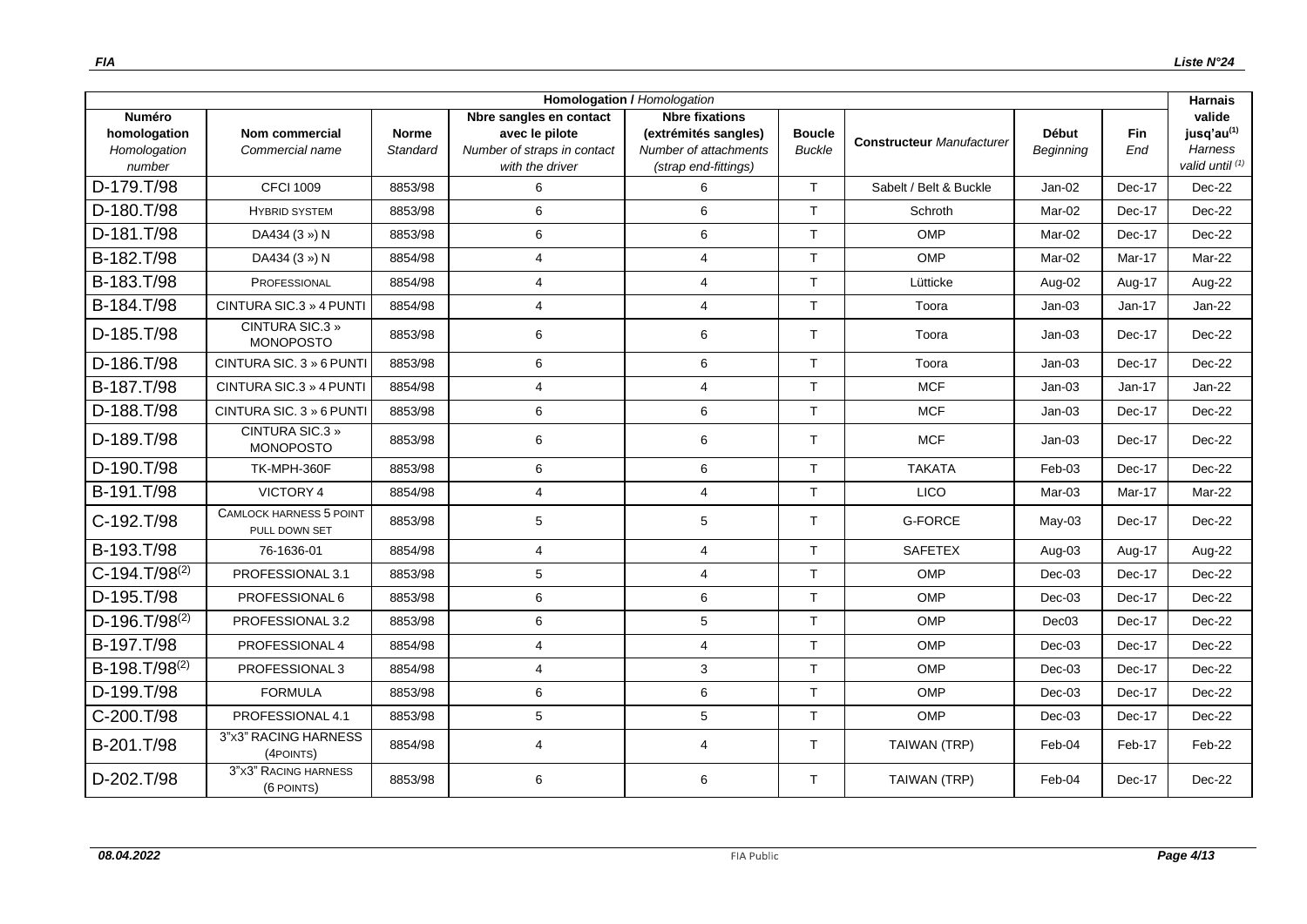| Homologation / Homologation                             |                                                                            |                          |                                                                                             |                                                                                                |                                |                                  |                           |               | <b>Harnais</b>                                                       |
|---------------------------------------------------------|----------------------------------------------------------------------------|--------------------------|---------------------------------------------------------------------------------------------|------------------------------------------------------------------------------------------------|--------------------------------|----------------------------------|---------------------------|---------------|----------------------------------------------------------------------|
| <b>Numéro</b><br>homologation<br>Homologation<br>number | <b>Nom commercial</b><br>Commercial name                                   | <b>Norme</b><br>Standard | Nbre sangles en contact<br>avec le pilote<br>Number of straps in contact<br>with the driver | <b>Nbre fixations</b><br>(extrémités sangles)<br>Number of attachments<br>(strap end-fittings) | <b>Boucle</b><br><b>Buckle</b> | <b>Constructeur Manufacturer</b> | <b>Début</b><br>Beginning | Fin<br>End    | valide<br>$j$ usq'au $^{(1)}$<br><b>Harness</b><br>valid until $(1)$ |
| $D-203. T/98^{(2)}$                                     | 3"X2" RAGING<br><b>HARNESS FORMULA</b>                                     | 8853/98                  | 6                                                                                           | 6                                                                                              | $\pm$                          | <b>TAIWAN (TRP)</b>              | Feb-04                    | <b>Dec-17</b> | <b>Dec-22</b>                                                        |
| D-204.T/98                                              | TK-MPB-020SLL                                                              | 8853/98                  | 6                                                                                           | 6                                                                                              | T                              | <b>TAKATA</b>                    | Sept-04                   | Dec-17        | $Dec-22$                                                             |
| D-205.T/98                                              | <b>G FORCE RACING 6 POINTS</b><br><b>CAMLOCK</b>                           | 8853/98                  | 6                                                                                           | 6                                                                                              | T                              | <b>G-FORCE</b>                   | Aug-05                    | Dec-17        | Dec-22                                                               |
| C-206.T/98                                              | <b>G FORCE RACING 5 POINTS</b><br><b>CAMLOCK</b>                           | 8853/98                  | 5                                                                                           | 5                                                                                              | T                              | <b>G-FORCE</b>                   | Aug-05                    | Dec-17        | Dec-22                                                               |
| D-207.T/98                                              | <b>TITON 6</b>                                                             | 8853/98                  | 6                                                                                           | 6                                                                                              | T                              | PRIMA                            | $Oct-05$                  | Dec-17        | Dec-22                                                               |
| B-208.T/98                                              | TITON 4                                                                    | 8854/98                  | $\overline{4}$                                                                              | $\overline{4}$                                                                                 | $\top$                         | PRIMA                            | Oct-05                    | Oct-17        | $Oct-22$                                                             |
| C-209.T/98                                              | <b>TITON 5</b>                                                             | 8853/98                  | 5                                                                                           | 5                                                                                              | T                              | PRIMA                            | Oct-05                    | Dec-17        | $Dec-22$                                                             |
| D-210.T/98                                              | CUP <sub>6</sub>                                                           | 8853/98                  | 6                                                                                           | 6                                                                                              | T                              | <b>BPS</b> rallye                | $Dec-05$                  | Dec-17        | Dec-22                                                               |
| D-211.T/98                                              | 4490                                                                       | 8853/98                  | 6                                                                                           | 6                                                                                              | $\mathsf{T}$                   | Sandtler                         | Jan-06                    | Dec-17        | Dec-22                                                               |
| D-212.T/98                                              | <b>SILVERSTONE SIX</b><br>SINGLE SEATER FOR HANS<br><b>USE ONLY</b>        | 8853/98                  | 6                                                                                           | 6                                                                                              | $\mathsf{T}$                   | Willans                          | Feb-06                    | Dec-17        | Dec-22                                                               |
| C-213.T/98                                              | <b>WRC</b>                                                                 | 8853/98                  | 5                                                                                           | 5                                                                                              | T                              | <b>VROOM</b>                     | Mar-06                    | Dec-17        | Dec-22                                                               |
| B-214.T/98                                              | <b>TK-MPH-341</b>                                                          | 8854/98                  | 4                                                                                           | $\overline{4}$                                                                                 | $\mathsf{T}$                   | <b>TAKATA</b>                    | Mar-06                    | Mar-17        | Mar-22                                                               |
| C-215.T/98                                              | <b>TK-MPH-351</b>                                                          | 8853/98                  | 5                                                                                           | $5\phantom{.0}$                                                                                | $\mathsf{T}$                   | <b>TAKATA</b>                    | Mar-06                    | Dec-17        | Dec-22                                                               |
| D-216.T/98                                              | <b>TK-MPH-361</b>                                                          | 8853/98                  | 6                                                                                           | 6                                                                                              | T                              | <b>TAKATA</b>                    | Mar-06                    | Dec-17        | Dec-22                                                               |
| D-217.T/98                                              | TK-MPH-361F                                                                | 8853/98                  | 6                                                                                           | 6                                                                                              | T                              | <b>TAKATA</b>                    | Mar-06                    | Dec-17        | $Dec-22$                                                             |
| D-218.T/98                                              | TK-MPH-381F                                                                | 8853/98                  | 6                                                                                           | 8                                                                                              | T                              | <b>TAKATA</b>                    | Mar-06                    | Dec-17        | Dec-22                                                               |
| C-219.T/98                                              | <b>SILVESTER SAFETY</b><br><b>EQUIPMENT RACE</b><br><b>HARNESS</b>         | 8853/98                  | 5                                                                                           | 5                                                                                              | $\top$                         | <b>SILVESTER</b>                 | Apr-06                    | Dec-17        | Dec-22                                                               |
| B-220.T/98                                              | <b>RCU-400</b>                                                             | 8854/98                  | $\overline{4}$                                                                              | $\overline{4}$                                                                                 | T                              | TAIWAN (TRP)                     | May-06                    | May-22        | May-27                                                               |
| D-221.T/98                                              | <b>RCU-401</b>                                                             | 8853/98                  | 6                                                                                           | 6                                                                                              | $\top$                         | <b>TAIWAN (TRP)</b>              | May-06                    | Dec-17        | Dec-22                                                               |
| D-222.T/98                                              | <b>SILVESTER SAFETY</b><br><b>EQUIPMENT 6 POINT</b><br><b>RACE HARNESS</b> | 8853/98                  | 6                                                                                           | 6                                                                                              | $\top$                         | <b>SILVESTER</b>                 | Jul-06                    | Dec-17        | Dec-22                                                               |
| D-223.T/98                                              | 6PN-1BELT                                                                  | 8853/98                  | 6                                                                                           | 6                                                                                              | $\top$                         | A-BELT-LIN                       | Oct-06                    | Dec-17        | Dec-22                                                               |
| C-224.T/98                                              | 5 POINT RACING HARNESS                                                     | 8853/98                  | 5                                                                                           | 5                                                                                              | T                              | RED WOOD                         | Oct-06                    | Dec-17        | Dec-22                                                               |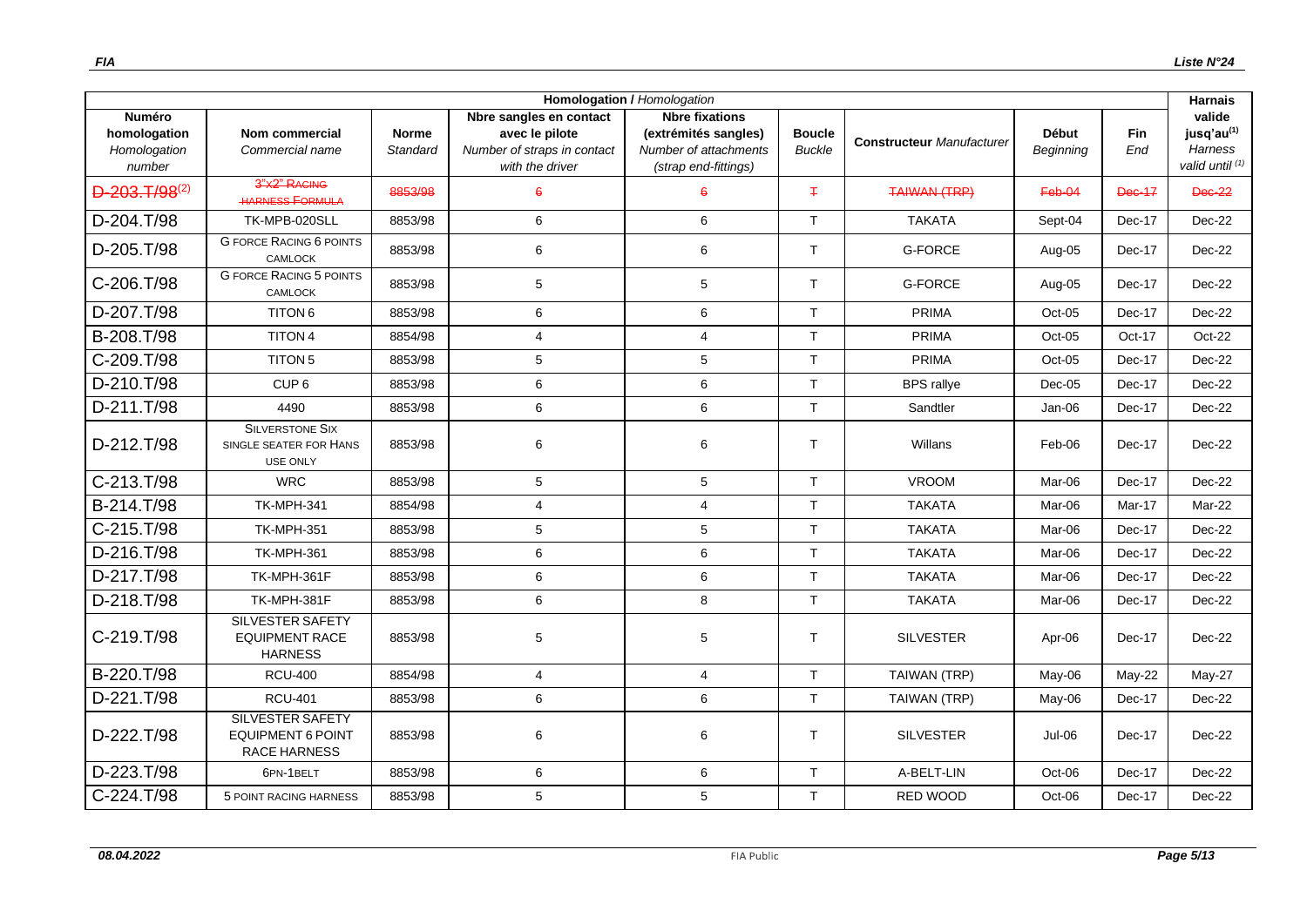|                                                         |                                   |                          |                                                                                             | <b>Homologation / Homologation</b>                                                             |                                |                                  |                                  |               | <b>Harnais</b>                                                 |
|---------------------------------------------------------|-----------------------------------|--------------------------|---------------------------------------------------------------------------------------------|------------------------------------------------------------------------------------------------|--------------------------------|----------------------------------|----------------------------------|---------------|----------------------------------------------------------------|
| <b>Numéro</b><br>homologation<br>Homologation<br>number | Nom commercial<br>Commercial name | <b>Norme</b><br>Standard | Nbre sangles en contact<br>avec le pilote<br>Number of straps in contact<br>with the driver | <b>Nbre fixations</b><br>(extrémités sangles)<br>Number of attachments<br>(strap end-fittings) | <b>Boucle</b><br><b>Buckle</b> | <b>Constructeur Manufacturer</b> | <b>Début</b><br><b>Beginning</b> | Fin<br>End    | valide<br>jusq'au <sup>(1)</sup><br>Harness<br>valid until (1) |
| B-225.T/98                                              | <b>RCU-500</b>                    | 8854/98                  | 4                                                                                           | $\boldsymbol{\Delta}$                                                                          | T                              | TAIWAN (TRP)                     | Nov-06                           | <b>Nov-17</b> | <b>Nov-22</b>                                                  |
| D-226.T/98                                              | <b>RCU-501</b>                    | 8853/98                  | 6                                                                                           | 6                                                                                              | T                              | TAIWAN (TRP)                     | Nov-06                           | Dec-17        | Dec-22                                                         |
| C-227.T/98                                              | <b>RCU-502</b>                    | 8853/98                  | 5                                                                                           | 5                                                                                              | $\mathsf{T}$                   | TAIWAN (TRP)                     | Nov-06                           | Dec-17        | Dec-22                                                         |
| D-228.T/98                                              | 696                               | 8853/98                  | 6                                                                                           | $\,6\,$                                                                                        | $\mathsf{T}$                   | <b>SECURON</b>                   | Jan-07                           | Dec-17        | Dec-22                                                         |
| D-229.T/98                                              | <b>SILVERSTONE LD6</b>            | 8853/98                  | 6                                                                                           | $\,6\,$                                                                                        | T                              | <b>WILLANS</b>                   | Jan-07                           | Dec-17        | Dec-22                                                         |
| B-230.T/98                                              | DT306                             | 8854/98                  | 4                                                                                           | $\overline{4}$                                                                                 | T                              | <b>TURINI</b>                    | Feb-07                           | Feb-17        | Feb-22                                                         |
| D-231.T/98                                              | DT307                             | 8853/98                  | 6                                                                                           | 6                                                                                              | T                              | <b>TURINI</b>                    | Feb-07                           | Dec-17        | Dec-22                                                         |
| D-232.T/98                                              | <b>TK-MPH-362</b>                 | 8853/98                  | 6                                                                                           | 6                                                                                              | $\mathsf{T}$                   | <b>TAKATA</b>                    | Mar-07                           | Dec-17        | Dec-22                                                         |
| D-233.T/98                                              | TK-MPH-362F                       | 8853/98                  | 6                                                                                           | $\,6\,$                                                                                        | $\mathsf{T}$                   | <b>TAKATA</b>                    | Mar-07                           | Dec-17        | Dec-22                                                         |
| D-234.T/98                                              | TK-MPH-382F                       | 8853/98                  | 6                                                                                           | 8                                                                                              | T                              | <b>TAKATA</b>                    | Mar-07                           | Dec-17        | Dec-22                                                         |
| D-235.T/98                                              | <b>TK-MPB-021 DU2</b>             | 8853/98                  | 6                                                                                           | 8                                                                                              | T                              | <b>TAKATA</b>                    | Mar-07                           | Dec-17        | Dec-22                                                         |
| D-236.T/98                                              | <b>TK-MPB-021 SU2</b>             | 8853/98                  | 6                                                                                           | $\,6$                                                                                          | $\mathsf{T}$                   | <b>TAKATA</b>                    | Mar-07                           | Dec-17        | Dec-22                                                         |
| D-237.T/98                                              | TK-MPB-021 SUT                    | 8853/98                  | 6                                                                                           | 6                                                                                              | $\mathsf{T}$                   | <b>TAKATA</b>                    | Mar-07                           | Dec-17        | Dec-22                                                         |
| C-238.T/98                                              | R3AG                              | 8853/98                  | 5                                                                                           | $\,$ 5 $\,$                                                                                    | T                              | <b>FADES</b>                     | May-07                           | Dec-17        | Dec-22                                                         |
| B-239.T/98                                              | QR234                             | 8854/98                  | 4                                                                                           | $\overline{4}$                                                                                 | $\mathsf{T}$                   | QSP                              | July-07                          | Jul-17        | <b>Jul-22</b>                                                  |
| D-240.T/98                                              | QR236                             | 8853/98                  | 6                                                                                           | 6                                                                                              | T                              | QSP                              | July-07                          | Dec-17        | Dec-22                                                         |
| B-241.T/98                                              | QRB334                            | 8854/98                  | 4                                                                                           | $\overline{4}$                                                                                 | T                              | QSP                              | July-07                          | Jul-17        | Jul-22                                                         |
| D-242.T/98                                              | QRB336                            | 8853/98                  | 6                                                                                           | 6                                                                                              | $\mathsf{T}$                   | QSP                              | July-07                          | Dec-17        | Dec-22                                                         |
| B-243.T/98                                              | QRL334                            | 8854/98                  | 4                                                                                           | $\overline{4}$                                                                                 | $\mathsf{T}$                   | QSP                              | July-07                          | Jul-17        | <b>Jul-22</b>                                                  |
| D-244.T/98                                              | QRL336                            | 8853/98                  | 6                                                                                           | $\,6\,$                                                                                        | $\mathsf{T}$                   | QSP                              | July-07                          | Dec-17        | Dec-22                                                         |
| D-245.T/98                                              | <b>WRC HANS</b>                   | 8853/98                  | 6                                                                                           | 6                                                                                              | $\mathsf{T}$                   | <b>VROOM</b>                     | Sept-07                          | Dec-17        | Dec-22                                                         |
| D-246.T/98                                              | <b>WRC HANS PRO</b>               | 8853/98                  | 6                                                                                           | $\,6$                                                                                          | T                              | <b>VROOM</b>                     | Sept-07                          | Dec-17        | $Dec-22$                                                       |
| B-247.T/98                                              | <b>SGARBI RACE 4</b>              | 8854/98                  | 4                                                                                           | $\overline{4}$                                                                                 | $\mathsf{T}$                   | <b>CORSA</b>                     | Oct-07                           | Oct-17        | Oct-22                                                         |
| D-248.T/98                                              | KLIPPAN 6 PT                      | 8853/98                  | 6                                                                                           | 6                                                                                              | $\mathsf{T}$                   | <b>KLIPPAN</b>                   | Nov-07                           | Dec-17        | Dec-22                                                         |
| C-249.T/98                                              | KLIPPAN 5 PT                      | 8853/98                  | 5                                                                                           | $\,$ 5 $\,$                                                                                    | $\mathsf{T}$                   | <b>KLIPPAN</b>                   | Nov-07                           | Dec-17        | Dec-22                                                         |
| B-250.P/98                                              | <b>RCU-700</b>                    | 8854/98                  | 4                                                                                           | $\overline{4}$                                                                                 | P                              | TAIWAN (TRP)                     | May-08                           | $May-17$      | May-22                                                         |
| D-251.P/98                                              | <b>RCU-701</b>                    | 8853/98                  | 6                                                                                           | 6                                                                                              | P                              | TAIWAN (TRP)                     | May-08                           | Dec-17        | Dec-22                                                         |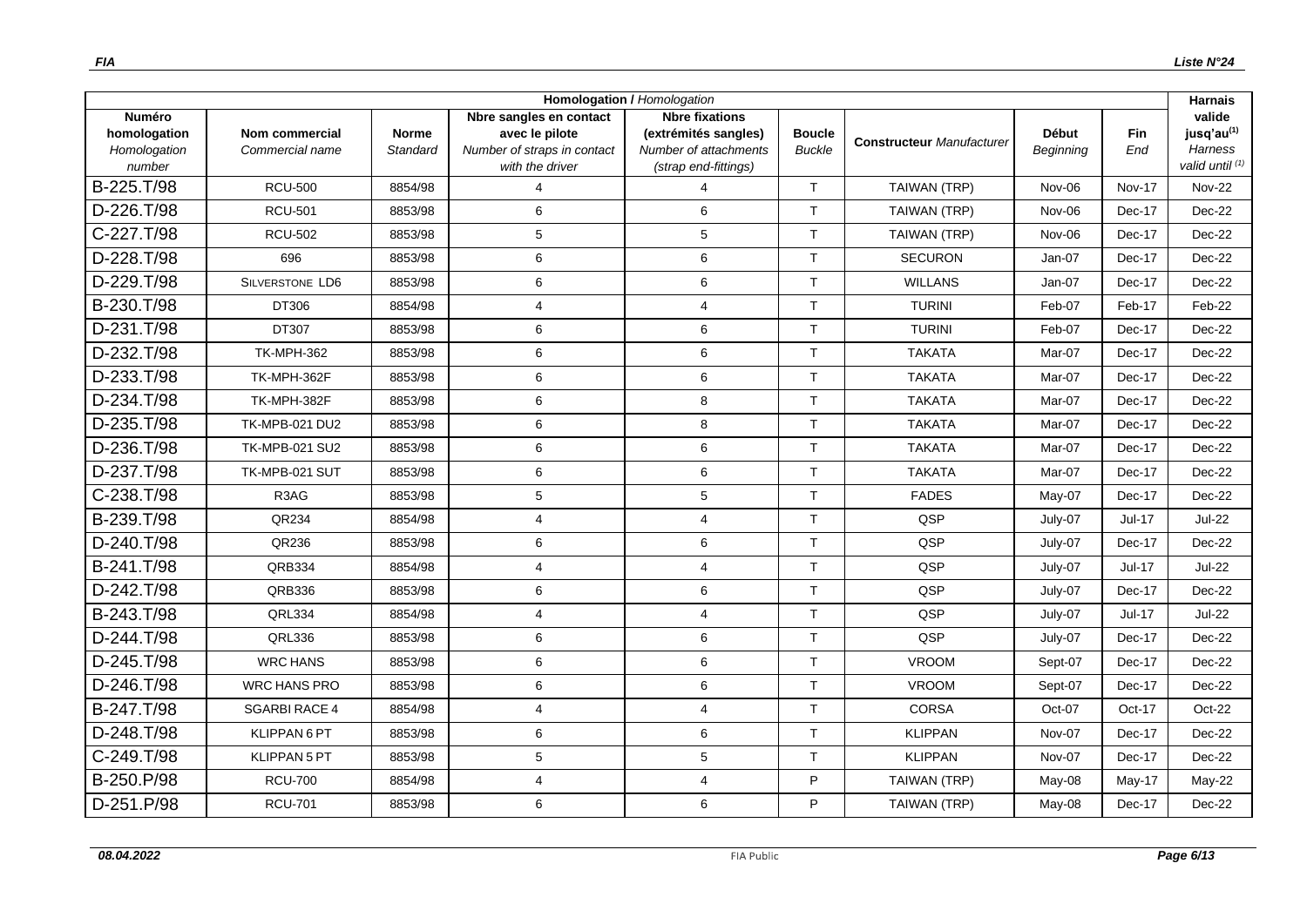| Homologation / Homologation                             |                                              |                          |                                                                                             |                                                                                                |                                |                                  |                           |            | <b>Harnais</b>                                                        |
|---------------------------------------------------------|----------------------------------------------|--------------------------|---------------------------------------------------------------------------------------------|------------------------------------------------------------------------------------------------|--------------------------------|----------------------------------|---------------------------|------------|-----------------------------------------------------------------------|
| <b>Numéro</b><br>homologation<br>Homologation<br>number | Nom commercial<br>Commercial name            | <b>Norme</b><br>Standard | Nbre sangles en contact<br>avec le pilote<br>Number of straps in contact<br>with the driver | <b>Nbre fixations</b><br>(extrémités sangles)<br>Number of attachments<br>(strap end-fittings) | <b>Boucle</b><br><b>Buckle</b> | <b>Constructeur Manufacturer</b> | <b>Début</b><br>Beginning | Fin<br>End | valide<br>jusq'au <sup>(1)</sup><br><b>Harness</b><br>valid until (1) |
| B-252.T/98                                              | <b>DA801</b>                                 | 8854/98                  | $\overline{4}$                                                                              | 4                                                                                              | T                              | OMP                              | Oct-08                    | Oct-22     | Oct-27                                                                |
| D-253.T/98                                              | DA802                                        | 8853/98                  | 6                                                                                           | 6                                                                                              | T                              | OMP                              | Oct-08                    | Dec-17     | Dec-22                                                                |
| D-254.T/98                                              | DA806                                        | 8853/98                  | 6                                                                                           | $\,6\,$                                                                                        | T                              | OMP                              | Oct-08                    | Dec-17     | Dec-22                                                                |
| D-255.T/98                                              | DA807                                        | 8853/98                  | 6                                                                                           | 6                                                                                              | T                              | <b>OMP</b>                       | Oct-08                    | Dec-17     | Dec-22                                                                |
| D-256.T/98                                              | DA804 LEGGERA                                | 8853/98                  | 6                                                                                           | $\,6\,$                                                                                        | $\mathsf{T}$                   | OMP                              | Oct-08                    | Dec-17     | Dec-22                                                                |
| D-257.T/98                                              | DA805 LEGGERA                                | 8853/98                  | 6                                                                                           | 6                                                                                              | T                              | OMP                              | Oct-08                    | Dec-17     | Dec-22                                                                |
| C-258.T/98                                              | 5PT CAM LOCK RACING<br><b>HARNESS</b>        | 8853/98                  | $\mathbf 5$                                                                                 | $\,$ 5 $\,$                                                                                    | $\mathsf{T}$                   | <b>RAEMCO</b>                    | Oct-08                    | Dec-17     | Dec-22                                                                |
| D-259.T/98                                              | 6PT CAM LOCK RACING<br><b>HARNESS</b>        | 8853/98                  | 6                                                                                           | 6                                                                                              | $\mathsf{T}$                   | <b>RAEMCO</b>                    | Oct-08                    | Dec-17     | Dec-22                                                                |
| C-260.T/98                                              | 5PT CAM LOCK RACING<br><b>HARNESS</b>        | 8853/98                  | 5                                                                                           | 5                                                                                              | T                              | <b>STÄTUS</b>                    | Oct-08                    | Dec-17     | Dec-22                                                                |
| D-261.T/98                                              | <b>6PT CAM LOCK RACING</b><br><b>HARNESS</b> | 8853/98                  | 6                                                                                           | 6                                                                                              | T                              | <b>STÄTUS</b>                    | Oct-08                    | Dec-17     | Dec-22                                                                |
| D-262.T/98                                              | <b>RQP 751</b>                               | 8853/98                  | 6                                                                                           | 6                                                                                              | T                              | <b>RACEQUIP</b>                  | Nov-08                    | Dec-17     | Dec-22                                                                |
| D-263.T/98                                              | <b>RCU-800</b>                               | 8853/98                  | 6                                                                                           | 6                                                                                              | T                              | TAIWAN (TRP)                     | Dec-08                    | Feb-17     | Feb-22                                                                |
| B-264.T/98                                              | <b>RZ-04</b>                                 | 8854/98                  | $\overline{4}$                                                                              | $\overline{4}$                                                                                 | $\mathsf{T}$                   | <b>RICCO RACING</b>              | Dec-08                    | Dec-17     | Dec-22                                                                |
| D-265.T/98                                              | <b>RZ-06</b>                                 | 8853/98                  | 6                                                                                           | 6                                                                                              | T                              | <b>RICCO RACING</b>              | Dec-08                    | Dec-17     | Dec-22                                                                |
| C-266.T/98                                              | 5PT CAM LOCK RACING<br><b>HARNESS</b>        | 8853/98                  | 5                                                                                           | 5                                                                                              | T                              | <b>SAAS</b>                      | April 09                  | Dec-17     | Dec-22                                                                |
| D-267.T/98                                              | 6PT CAM LOCK RACING<br><b>HARNESS</b>        | 8853/98                  | $\,6$                                                                                       | $\,6\,$                                                                                        | T                              | <b>SAAS</b>                      | April 09                  | Dec-17     | Dec-22                                                                |
| C-268.T/98                                              | 5PT CAM LOCK RACING<br><b>HARNESS</b>        | 8853/98                  | 5                                                                                           | $\,$ 5 $\,$                                                                                    | T                              | <b>DRIFT</b>                     | April 09                  | Dec-17     | Dec-22                                                                |
| D-269.T/98                                              | <b>6PT CAM LOCK RACING</b><br><b>HARNESS</b> | 8853/98                  | 6                                                                                           | 6                                                                                              | T                              | <b>DRIFT</b>                     | April 09                  | Dec-17     | Dec-22                                                                |
| D-270.T/98                                              | DA0023                                       | 8853/98                  | 6                                                                                           | 6                                                                                              | T                              | OMP                              | $Jan-10$                  | Dec-17     | Dec-22                                                                |
| D-271.T/98                                              | LIGHTWEIGHT SILVERSTONE LDT6                 | 8853/98                  | 6                                                                                           | 6                                                                                              | $\mathsf{T}$                   | <b>WILLANS</b>                   | Mar-10                    | Dec-17     | Dec-22                                                                |
| D-272.T/98                                              | 29419BK                                      | 8853/98                  | 6                                                                                           | $\,6\,$                                                                                        | T                              | <b>SIMPSON</b>                   | Aug-10                    | Dec-17     | Dec-22                                                                |
| D-273.T/98                                              | 04827                                        | 8853/98                  | 6                                                                                           | $\,6\,$                                                                                        | T                              | <b>SPARCO</b>                    | Dec-10                    | Dec-17     | Dec-22                                                                |
| B-274.T/98                                              | 04805                                        | 8854/98                  | $\overline{4}$                                                                              | $\overline{4}$                                                                                 | T                              | <b>SPARCO</b>                    | $Dec-10$                  | $Jun-17$   | <b>Jun-22</b>                                                         |
| D-275.T/98                                              | 04796                                        | 8853/98                  | 6                                                                                           | 6                                                                                              | $\mathsf{T}$                   | <b>SPARCO</b>                    | $Dec-10$                  | Dec-17     | Dec-22                                                                |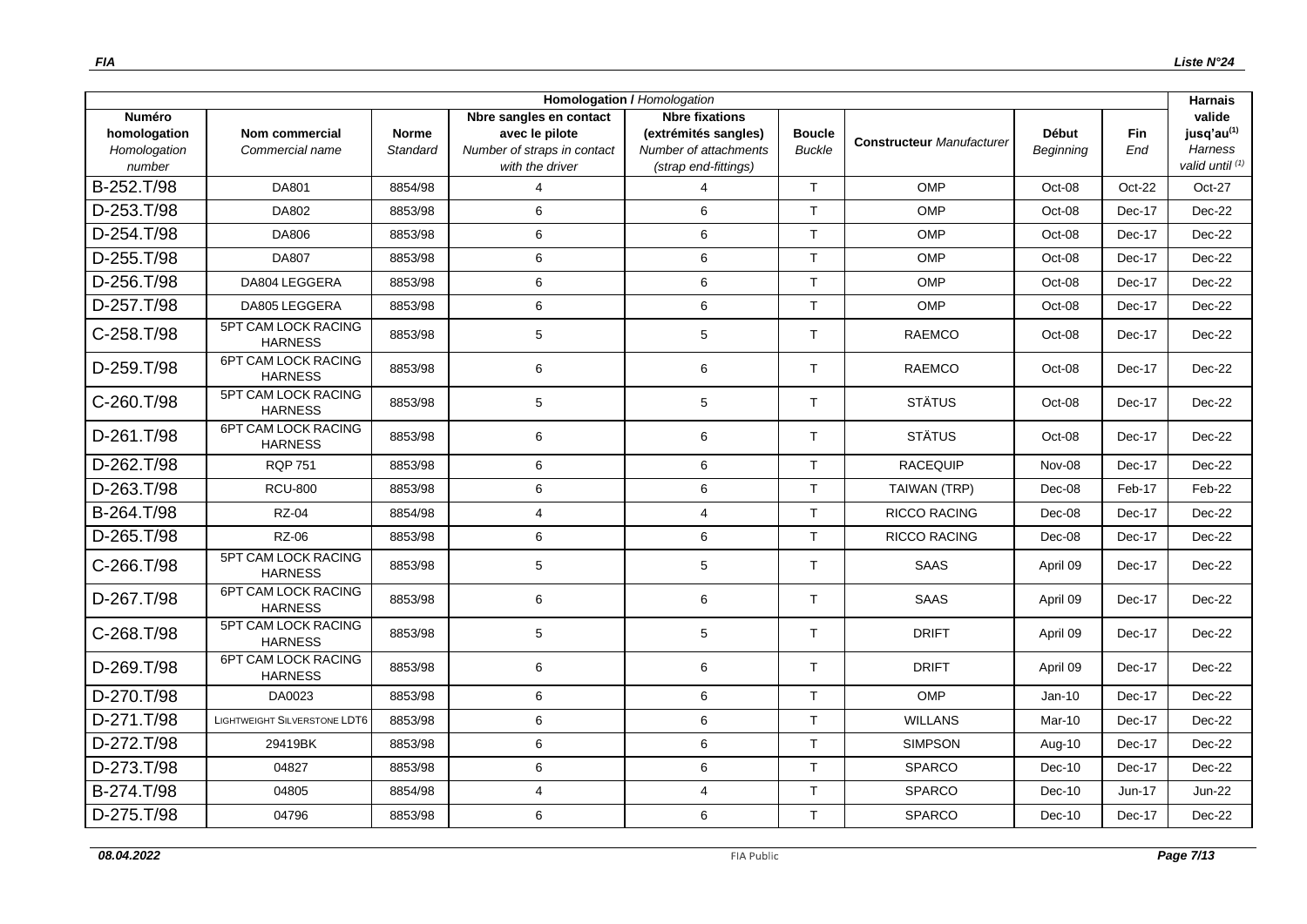| Homologation / Homologation                             |                                           |                          |                                                                                             |                                                                                                |                                |                                  |                           |                   | <b>Harnais</b>                                                        |
|---------------------------------------------------------|-------------------------------------------|--------------------------|---------------------------------------------------------------------------------------------|------------------------------------------------------------------------------------------------|--------------------------------|----------------------------------|---------------------------|-------------------|-----------------------------------------------------------------------|
| <b>Numéro</b><br>homologation<br>Homologation<br>number | <b>Nom commercial</b><br>Commercial name  | <b>Norme</b><br>Standard | Nbre sangles en contact<br>avec le pilote<br>Number of straps in contact<br>with the driver | <b>Nbre fixations</b><br>(extrémités sangles)<br>Number of attachments<br>(strap end-fittings) | <b>Boucle</b><br><b>Buckle</b> | <b>Constructeur Manufacturer</b> | <b>Début</b><br>Beginning | <b>Fin</b><br>End | valide<br>jusq'au <sup>(1)</sup><br><b>Harness</b><br>valid until (1) |
| D-276.T/98                                              | MAGNUM 6 PT                               | 8853/98                  | 6                                                                                           | 6                                                                                              | $\mathsf{T}$                   | Total / TRS                      | Mar-11                    | Dec-17            | $Dec-22$                                                              |
| B-277.T/98                                              | 4 POINT CAM LOCK RACING<br><b>HARNESS</b> | 8854/98                  | 4                                                                                           | $\overline{4}$                                                                                 | $\mathsf{T}$                   | <b>RAEMCO</b>                    | $May-11$                  | $May-17$          | May-22                                                                |
| D-278.T/98                                              | 04796F                                    | 8853/98                  | 6                                                                                           | $\,6\,$                                                                                        | $\mathsf{T}$                   | <b>SPARCO</b>                    | $July-11$                 | Dec-17            | Dec-22                                                                |
| B-279.T/98                                              | 04805BM                                   | 8854/98                  | 4                                                                                           | $\overline{4}$                                                                                 | $\mathsf{T}$                   | <b>SPARCO</b>                    | July-11                   | Jul-17            | <b>Jul-22</b>                                                         |
| D-280.T/98                                              | 04827BM                                   | 8853/98                  | 6                                                                                           | $\,6\,$                                                                                        | $\mathsf{T}$                   | SPARCO                           | July-11                   | Dec-17            | Dec-22                                                                |
| D-281.T/98                                              | DA814                                     | 8853/98                  | 6                                                                                           | $\,6\,$                                                                                        | T                              | OMP                              | <b>Nov-11</b>             | Dec-17            | $Dec-22$                                                              |
| D-282.T/98                                              | DA00024                                   | 8853/98                  | 6                                                                                           | $\,8\,$                                                                                        | $\mathsf{T}$                   | OMP                              | $May-12$                  | Dec-17            | Dec-22                                                                |
| D-283.T/98                                              | TK-MPB-021 LMS                            | 8853/98                  | 6                                                                                           | 6                                                                                              | $\mathsf{T}$                   | <b>TAKATA</b>                    | May-12                    | Dec-17            | Dec-22                                                                |
| B-284.T/98                                              | RACE 4                                    | 8854/98                  | 4                                                                                           | $\overline{4}$                                                                                 | $\mathsf{T}$                   | <b>TAKATA</b>                    | Aug-12                    | Aug-27            | Aug-32                                                                |
| D-285.T/98                                              | RACE 6                                    | 8853/98                  | 6                                                                                           | 6                                                                                              | $\mathsf{T}$                   | <b>TAKATA</b>                    | Aug-12                    | Dec-17            | Dec-22                                                                |
| D-286.T/98                                              | <b>FORMULA</b>                            | 8853/98                  | 6                                                                                           | 6                                                                                              | $\mathsf{T}$                   | <b>TAKATA</b>                    | Aug-12                    | Dec-17            | Dec-22                                                                |
| D-287.T/98                                              | 76201                                     | 8853/98                  | 6                                                                                           | 6                                                                                              | $\mathsf{T}$                   | <b>SIMPSON</b>                   | Oct-12                    | Dec-17            | Dec-22                                                                |
| D-288.T/98                                              | 76202                                     | 8853/98                  | 6                                                                                           | 6                                                                                              | $\mathsf{T}$                   | <b>SIMPSON</b>                   | Oct-12                    | Dec-17            | Dec-22                                                                |
| D-289.T/98                                              | 76203                                     | 8853/98                  | 6                                                                                           | $\,6\,$                                                                                        | $\mathsf{T}$                   | <b>SIMPSON</b>                   | Oct-12                    | Dec-17            | Dec-22                                                                |
| D-290.T/98                                              | 76204                                     | 8853/98                  | 6                                                                                           | 6                                                                                              | $\mathsf{T}$                   | <b>SIMPSON</b>                   | Oct-12                    | Dec-17            | Dec-22                                                                |
| D-291.T/98                                              | 76205                                     | 8853/98                  | 6                                                                                           | 6                                                                                              | $\mathsf{T}$                   | <b>SIMPSON</b>                   | Oct-12                    | Dec-17            | Dec-22                                                                |
| D-292.T/98                                              | 04847H                                    | 8853/98                  | 6                                                                                           | 6                                                                                              | $\mathsf{T}$                   | SPARCO                           | $Jan-13$                  | Dec-17            | Dec-22                                                                |
| D-293.T/98                                              | DA00026                                   | 8853/98                  | 6                                                                                           | $\,6\,$                                                                                        | $\mathsf{T}$                   | OMP                              | $Jan-13$                  | Dec-17            | Dec-22                                                                |
| D-294.T/98                                              | <b>ULTRA LIGHT HARNESS</b>                | 8853/98                  | 6                                                                                           | $\,6\,$                                                                                        | $\mathsf{T}$                   | <b>SABELT</b>                    | Feb-13                    | Dec-17            | Dec-22                                                                |
| D-295.T/98                                              | DA0027                                    | 8853/98                  | 6                                                                                           | 6                                                                                              | $\mathsf{T}$                   | OMP                              | April-13                  | Dec-17            | $Dec-22$                                                              |
| D-296.T/98                                              | DA0028                                    | 8853/98                  | 6                                                                                           | 6                                                                                              | $\mathsf{T}$                   | <b>OMP</b>                       | $May-13$                  | Dec-17            | Dec-22                                                                |
| D-297.T/98                                              | DA0029                                    | 8853/98                  | 6                                                                                           | $\,6\,$                                                                                        | $\top$                         | OMP                              | $May-13$                  | Dec-17            | Dec-22                                                                |
| B-298.T/98                                              | <b>HPI-500</b>                            | 8854/98                  | 4                                                                                           | $\overline{4}$                                                                                 | T                              | HPI Co., Ltd.                    | July-13                   | <b>Nov-17</b>     | <b>Nov-17</b>                                                         |
| D-299.T/98                                              | HPI-501                                   | 8853/98                  | 6                                                                                           | 6                                                                                              | T                              | HPI Co., Ltd.                    | July-13                   | Dec-17            | Dec-22                                                                |
| D-300.T/98                                              | APV-S6PT                                  | 8853/98                  | 6                                                                                           | 6                                                                                              | $\mathsf{T}$                   | APV SAFETY PRODUCTS              | July-13                   | Dec-17            | Dec-22                                                                |
| C-301.T/98                                              | APV-S5PT                                  | 8853/98                  | 5                                                                                           | $\sqrt{5}$                                                                                     | $\mathsf{T}$                   | <b>APV SAFETY PRODUCTS</b>       | July-13                   | Dec-17            | Dec-22                                                                |
| D-302.T/98                                              | S <sub>2</sub>                            | 8853/98                  | 6                                                                                           | 8                                                                                              | T                              | <b>SABELT</b>                    | Oct-13                    | Dec-17            | Dec-22                                                                |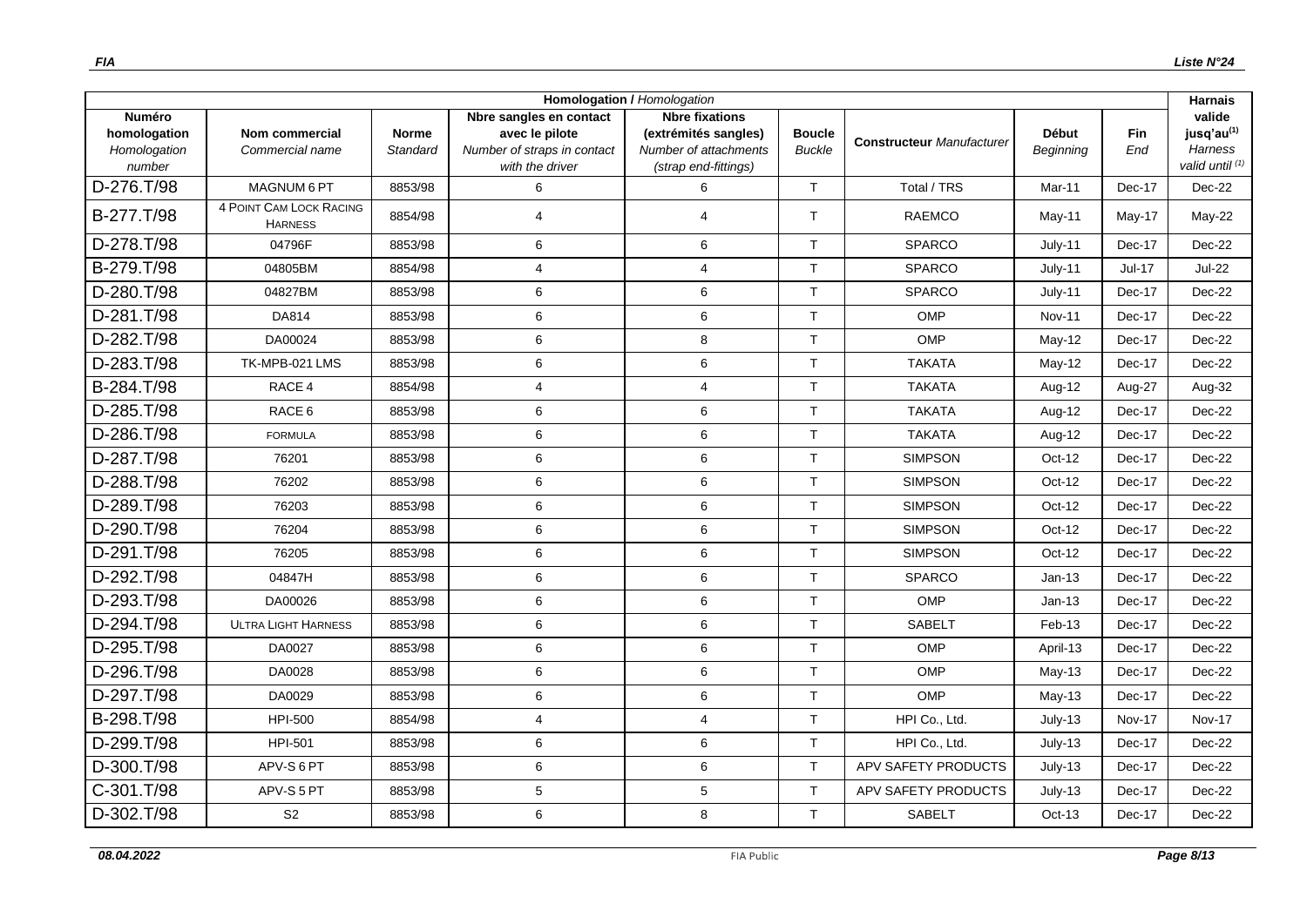| <b>Homologation / Homologation</b>                      |                                              |                          |                                                                                             |                                                                                                |                                |                                  |                           |                   | <b>Harnais</b>                                                        |
|---------------------------------------------------------|----------------------------------------------|--------------------------|---------------------------------------------------------------------------------------------|------------------------------------------------------------------------------------------------|--------------------------------|----------------------------------|---------------------------|-------------------|-----------------------------------------------------------------------|
| <b>Numéro</b><br>homologation<br>Homologation<br>number | <b>Nom commercial</b><br>Commercial name     | <b>Norme</b><br>Standard | Nbre sangles en contact<br>avec le pilote<br>Number of straps in contact<br>with the driver | <b>Nbre fixations</b><br>(extrémités sangles)<br>Number of attachments<br>(strap end-fittings) | <b>Boucle</b><br><b>Buckle</b> | <b>Constructeur Manufacturer</b> | <b>Début</b><br>Beginning | <b>Fin</b><br>End | valide<br>jusq'au <sup>(1)</sup><br><b>Harness</b><br>valid until (1) |
| D-303.T/98                                              | <b>HYBRID II-H-LW</b>                        | 8853/98                  | 6                                                                                           | 6                                                                                              | $\mathsf{T}$                   | Schroth                          | Jan-14                    | Dec-17            | Dec-22                                                                |
| D-304.T/98                                              | PROFI II-6FH-LW                              | 8853/98                  | 6                                                                                           | 6                                                                                              | T                              | Schroth                          | $Jan-14$                  | Dec-17            | $Dec-22$                                                              |
| D-305.T/98                                              | <b>GOLD SALOON</b>                           | 8853/98                  | 6                                                                                           | $\,6\,$                                                                                        | $\mathsf{T}$                   | <b>SABELT</b>                    | Jan-14                    | Dec-17            | Dec-22                                                                |
| D-306.T/98                                              | <b>GOLD FORMULA</b>                          | 8853/98                  | 6                                                                                           | 6                                                                                              | T                              | <b>SABELT</b>                    | Jan-14                    | Dec-17            | Dec-22                                                                |
| D-307.T/98                                              | S <sub>1</sub>                               | 8853/98                  | 6                                                                                           | $\overline{4}$                                                                                 | $\mathsf{T}$                   | <b>SABELT</b>                    | $Jan-14$                  | Dec-17            | Dec-22                                                                |
| D-308.T/98                                              | <b>SILVER SALOON</b>                         | 8853/98                  | 6                                                                                           | 6                                                                                              | $\mathsf{T}$                   | <b>SABELT</b>                    | Feb-14                    | Dec-17            | Dec-22                                                                |
| D-309.T/98                                              | DA0032                                       | 8853/98                  | 6                                                                                           | $\,6$                                                                                          | T                              | OMP                              | Feb-14                    | Dec-17            | Dec-22                                                                |
| D-310.T/98                                              | DA0033                                       | 8853/98                  | 6                                                                                           | 8                                                                                              | $\mathsf{T}$                   | <b>OMP</b>                       | Feb-14                    | Dec-17            | Dec-22                                                                |
| D-311.T/98                                              | <b>LIGHTWEIGHT SILVERSTONE</b><br>LDT632A3LM | 8853/98                  | 6                                                                                           | 6                                                                                              | $\mathsf{T}$                   | Willans                          | Feb-14                    | Dec-17            | Dec-22                                                                |
| D-312.T/98                                              | <b>TOP SALOON</b>                            | 8853/98                  | 6                                                                                           | 6                                                                                              | T                              | <b>SABELT</b>                    | Mar-14                    | Dec-17            | Dec-22                                                                |
| D-313.T/98                                              | DA0030                                       | 8853/98                  | 6                                                                                           | $\,6$                                                                                          | $\mathsf{T}$                   | <b>OMP</b>                       | May-14                    | Dec-17            | Dec-22                                                                |
| D-314.T/98                                              | DA0031                                       | 8853/98                  | 6                                                                                           | 6                                                                                              | T                              | OMP                              | May-14                    | Dec-17            | Dec-22                                                                |
| D-315.T/98                                              | 04829HNR                                     | 8853/98                  | 6                                                                                           | 6                                                                                              | $\mathsf{T}$                   | SPARCO                           | Aug-14                    | Dec-17            | Dec-22                                                                |
| C-316.T/98                                              | <b>WIN</b>                                   | 8853/98                  | 5                                                                                           | 5                                                                                              | T                              | <b>VROOM</b>                     | Oct-14                    | Dec-17            | $Dec-22$                                                              |
| D-317.T/98                                              | <b>ULTRALITE</b>                             | 8853/98                  | 6                                                                                           | 6                                                                                              | T                              | <b>VROOM</b>                     | Oct-14                    | Dec-17            | Dec-22                                                                |
| B-318.T/98                                              | <b>RCU-900</b>                               | 8854/98                  | 4                                                                                           | $\overline{4}$                                                                                 | T                              | TRP Co., LTD                     | $Jan-15$                  | Jan-20            | $Jan-25$                                                              |
| D-319.T/98                                              | <b>RCU-901</b>                               | 8853/98                  | 6                                                                                           | 6                                                                                              | $\mathsf{T}$                   | TRP Co., LTD                     | $Jan-15$                  | Dec-17            | Dec-22                                                                |
| D-320.T/98                                              | DA0034                                       | 8853/98                  | 6                                                                                           | 6                                                                                              | $\mathsf{T}$                   | OMP                              | Jan-15                    | Dec-17            | Dec-22                                                                |
| D-321.T/98                                              | DA0035                                       | 8853/98                  | 6                                                                                           | 8                                                                                              | T                              | <b>OMP</b>                       | $Jan-15$                  | Dec-17            | Dec-22                                                                |
| D-322.T/98                                              | 00B-CRH-6                                    | 8853/98                  | 6                                                                                           | 6                                                                                              | T                              | CUSCO                            | Jan-15                    | Dec-17            | Dec-22                                                                |
| B-323.T/98                                              | 00B-CRH-4                                    | 8854/98                  | 4                                                                                           | $\overline{4}$                                                                                 | $\mathsf{T}$                   | CUSCO                            | $Jan-15$                  | $May-17$          | May-22                                                                |
| D-324.T/98                                              | S <sub>3</sub>                               | 8853/98                  | 6                                                                                           | $\,6\,$                                                                                        | $\mathsf{T}$                   | <b>SABELT</b>                    | Feb-15                    | Dec-17            | Dec-22                                                                |
| D-325.T/98                                              | S <sub>4</sub>                               | 8853/98                  | 6                                                                                           | 6                                                                                              | $\mathsf{T}$                   | <b>SABELT</b>                    | Feb-15                    | Dec-17            | Dec-22                                                                |
| D-326.T/98                                              | 04798HNR                                     | 8853/98                  | 6                                                                                           | $\,6$                                                                                          | $\mathsf{T}$                   | <b>SPARCO</b>                    | April-15                  | Dec-17            | Dec-22                                                                |
| D-327.T/98                                              | 04797HNR                                     | 8853/98                  | 6                                                                                           | 6                                                                                              | T                              | SPARCO                           | April-15                  | Dec-17            | Dec-22                                                                |
| B-328.T/98                                              | EVO <sub>4</sub>                             | 8854/98                  | 4                                                                                           | $\overline{4}$                                                                                 | $\mathsf{T}$                   | <b>RRS</b>                       | Aug-15                    | $May-22$          | May-27                                                                |
| D-329.T/98                                              | EVO <sub>6</sub>                             | 8853/98                  | 6                                                                                           | 6                                                                                              | $\mathsf{T}$                   | <b>RRS</b>                       | Aug-15                    | Dec-17            | Dec-22                                                                |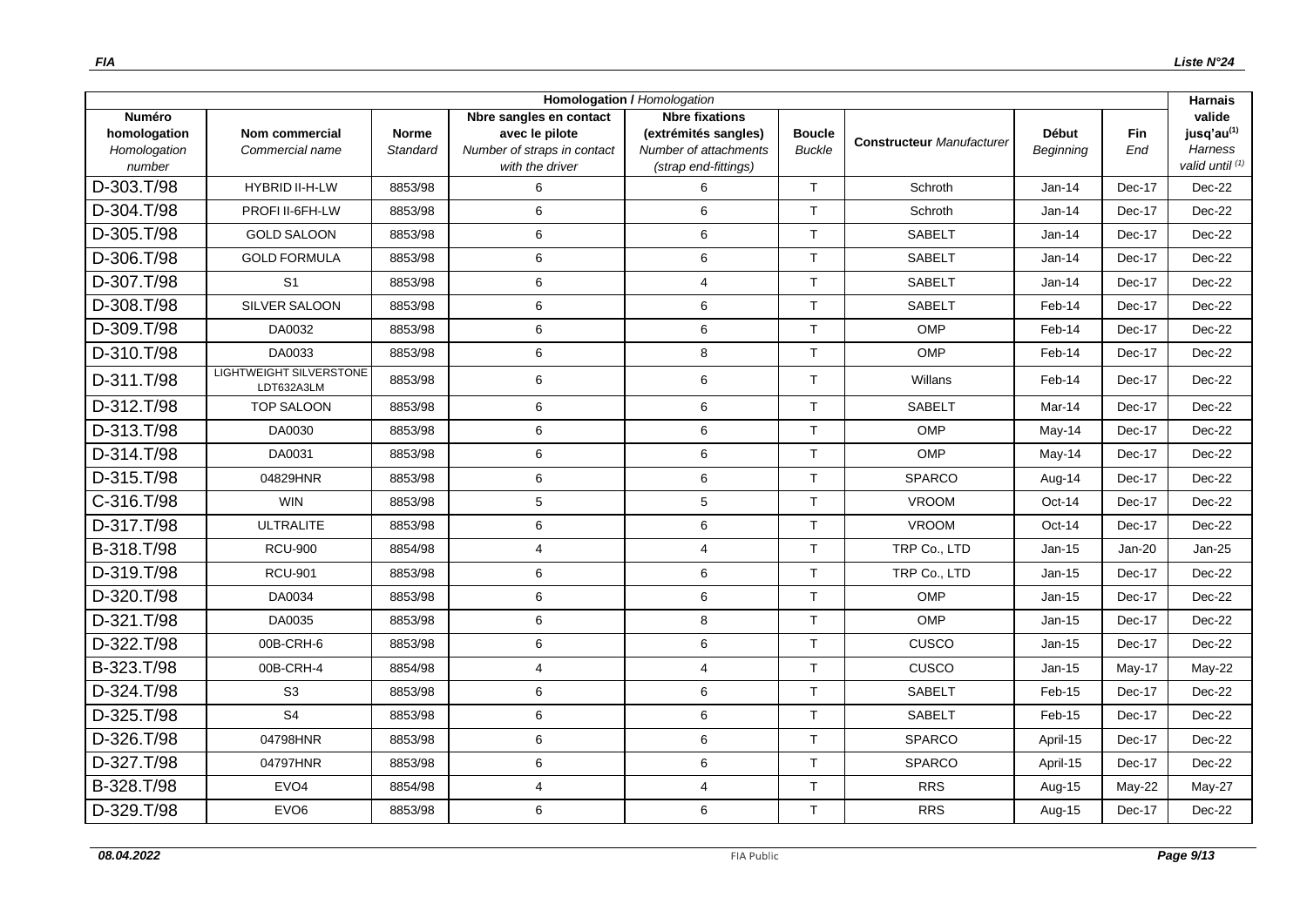|                                                         |                                      |                          |                                                                                             | <b>Homologation / Homologation</b>                                                             |                                |                                       |                           |                   | <b>Harnais</b>                                                        |
|---------------------------------------------------------|--------------------------------------|--------------------------|---------------------------------------------------------------------------------------------|------------------------------------------------------------------------------------------------|--------------------------------|---------------------------------------|---------------------------|-------------------|-----------------------------------------------------------------------|
| <b>Numéro</b><br>homologation<br>Homologation<br>number | Nom commercial<br>Commercial name    | <b>Norme</b><br>Standard | Nbre sangles en contact<br>avec le pilote<br>Number of straps in contact<br>with the driver | <b>Nbre fixations</b><br>(extrémités sangles)<br>Number of attachments<br>(strap end-fittings) | <b>Boucle</b><br><b>Buckle</b> | <b>Constructeur Manufacturer</b>      | <b>Début</b><br>Beginning | <b>Fin</b><br>End | valide<br>jusq'au <sup>(1)</sup><br><b>Harness</b><br>valid until (1) |
| D-330.T/98                                              | PRO <sub>6</sub>                     | 8853/98                  | 6                                                                                           | 6                                                                                              | T.                             | <b>RRS</b>                            | Aug-15                    | Dec-17            | Dec-22                                                                |
| D-331.T/98                                              | <b>NEW GOLD SALOON</b>               | 8853/98                  | 6                                                                                           | 6                                                                                              | T                              | <b>SABELT</b>                         | $Oct-15$                  | Dec-17            | Dec-22                                                                |
| D-332.T/98                                              | <b>GOLD SERIES</b>                   | 8853/98                  | 6                                                                                           | 6                                                                                              | $\mathsf{T}$                   | <b>SABELT</b>                         | $Oct-15$                  | Dec-17            | Dec-22                                                                |
| D-333.T/98                                              | <b>TURN ONE FIRST PLUS</b>           | 8853/98                  | 6                                                                                           | 6                                                                                              | $\mathsf{T}$                   | <b>ORECA</b>                          | <b>Nov-15</b>             | Dec-17            | Dec-22                                                                |
| D-334.T/98                                              | <b>TBR-601</b>                       | 8853/98                  | 6                                                                                           | 6                                                                                              | T.                             | <b>TAIWAN BIKE RACK</b><br>(TBRACING) | <b>Nov-15</b>             | Dec-17            | Dec-22                                                                |
| D-335.T/98                                              | TECH H 6 PT                          | 8853/98                  | 6                                                                                           | 6                                                                                              | T.                             | <b>ORECA</b>                          | $Dec-15$                  | Dec-17            | Dec-22                                                                |
| D-336.T/98                                              | 5010                                 | 8853/98                  | 6                                                                                           | 6                                                                                              | T                              | SAFECRAFT                             | Mar-16                    | Dec-17            | Dec-22                                                                |
| D-337.T/98                                              | DA0036                               | 8853/98                  | 6                                                                                           | 6                                                                                              | $\mathsf{T}$                   | OMP                                   | Mar-16                    | Dec-17            | Dec-22                                                                |
| D-338.T/98                                              | <b>TOP ENDURANCE</b>                 | 8853/98                  | 6                                                                                           | 6                                                                                              | T                              | <b>SABELT</b>                         | April-16                  | Dec-17            | Dec-22                                                                |
| D-339.T/98                                              | 04838RHPD                            | 8853/98                  | 6                                                                                           | 6                                                                                              | T.                             | <b>SPARCO</b>                         | May-16                    | Dec-17            | Dec-22                                                                |
| D-340.T/98                                              | DA0038                               | 8853/98                  | 6                                                                                           | 6                                                                                              | $\mathsf{T}$                   | OMP                                   | July-16                   | Dec-17            | Dec-22                                                                |
| D-341.T/98                                              | S <sub>5</sub>                       | 8853/98                  | 6                                                                                           | 6                                                                                              | T.                             | <b>SABELT</b>                         | Oct-16                    | Dec-17            | Dec-22                                                                |
| D-342.T/98                                              | NEW PRO ULTRA QUICK -<br><b>HANS</b> | 8853/98                  | 6                                                                                           | 6                                                                                              | Т                              | <b>TRS</b>                            | <b>Nov-16</b>             | Dec-17            | Dec-22                                                                |
| B-343.T/98                                              | <b>4-POINT RACE HARNESS</b>          | 8854/98                  | $\overline{4}$                                                                              | $\overline{4}$                                                                                 | T                              | <b>MCF</b>                            | Feb-17                    | Feb-22            | Dec-27                                                                |
| B-344.T/98                                              | QRB334                               | 8854/98                  | 4                                                                                           | $\overline{4}$                                                                                 | T                              | <b>QSP PRODUCTS</b>                   | Sep-17                    | Sep-22            | Dec-27                                                                |
| B-345.T/98                                              | 04716M                               | 8854/98                  | 4                                                                                           | 4                                                                                              | T                              | <b>SPARCO</b>                         | Oct-17                    | Oct-22            | Dec-27                                                                |
| B-346.T/98                                              | <b>HPRH-4900</b>                     | 8854/98                  | $\overline{4}$                                                                              | 4                                                                                              | T                              | HPI Co. Ltd.                          | Apr-18                    | Apr-23            | Dec-28                                                                |
| B-347.T/98                                              | <b>RCU-1100A</b>                     | 8854/98                  | 4                                                                                           | $\overline{4}$                                                                                 | T.                             | TRP Co., LTD                          | Apr-21                    | Apr-26            | Dec-31                                                                |
| B-348.T/98                                              | 40100270 HARNESS 4P                  | 8854/98                  | 4                                                                                           | 4                                                                                              | T                              | <b>MCF</b>                            | $Jan-22$                  | Jan-27            | Dec-32                                                                |

*(1) The validity of the product must always be that which is indicated on the product homologation label. The dates in this column are the latest possible dates that can be shown on the homologation label .*

*(2)See extract of FIA bulletin in the following pages*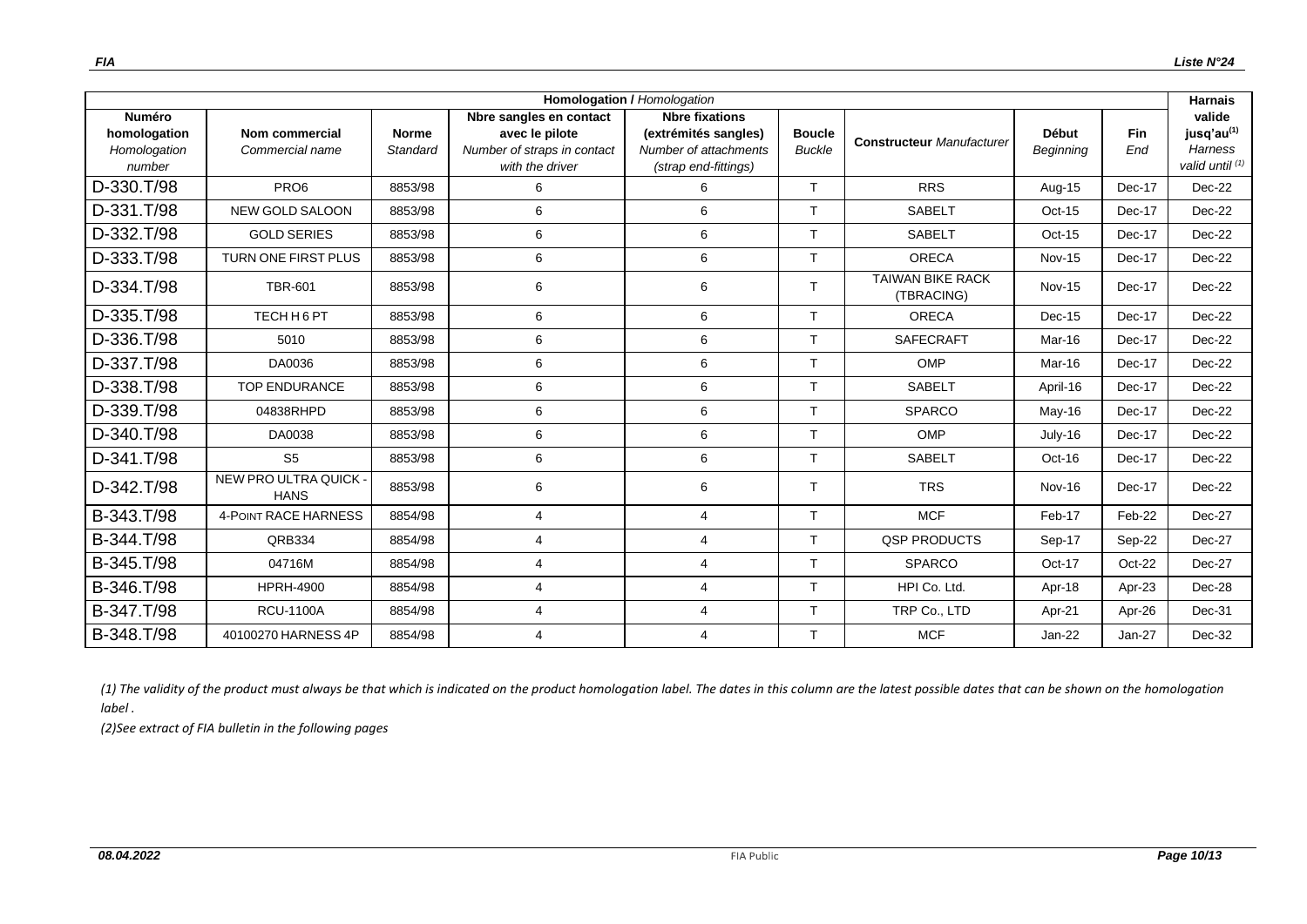# **HOMOLOGATION OF SAFETY HARNESSES / WARNING**

### **Bulletin April 2001**

## **IMPORTANT**

Pour des raisons de sécurité, nous vous informons que l'homologation des harnais suivants, quelles que soient leurs dates limites de validité, est retirée avec effet immédiat.

#### **Momocorse srl (Italie)**

|           | 6 PUNTI FORMULA                                               | FIA D-142.T/98        |      |
|-----------|---------------------------------------------------------------|-----------------------|------|
|           | RALLY LUSSO 3"                                                | FIA B-143.T/98        |      |
|           | CINTURA 3" 6 P.TI                                             | <b>FIA D-153.T/98</b> |      |
|           | CINTURA 3" 5 P.TI                                             | FIA C-154.T/98        |      |
|           | Confezioni LRF Ditta Ind. (Italie)<br>6 PUNTI FORMULA         | <b>FIA D-140.T/98</b> |      |
| $\bullet$ | RALLY LUSSO 3"                                                | FIA B-141.T/98        |      |
|           | PROFESSIONALE 3"                                              | FIA C-151.T/98        |      |
|           | PROFESSIONALE 3"                                              | FIA D-152 T/98        |      |
|           | Ces harnais ne pouvant plus être considérés comme             |                       |      |
|           | respectant les normes FIA 8853/98 et 8854/98.                 |                       | leur |
|           | utilisation est interdite dans tous les cas où le respect des |                       |      |
|           | normes susmentionnées est imposé.                             |                       |      |

## **IMPORTANT**

For safety reasons, please note that the homologation of the following harnesses, whatever their validity deadlines, is withdrawn with immediate effect.

#### **Momocorse srl (Italy)**

| $\bullet$ | 6 PUNTI FORMULA                   | FIA D-142.T/98 |
|-----------|-----------------------------------|----------------|
| $\bullet$ | RALLY LUSSO 3"                    | FIA B-143.T/98 |
| $\bullet$ | CINTURA 3" 6 P.TI                 | FIA D-153.T/98 |
| $\bullet$ | CINTURA 3" 5 P.TI                 | FIA C-154.T/98 |
|           |                                   |                |
|           | Confezioni LRF Ditta Ind. (Italy) |                |
| $\bullet$ | <b>6 PUNTI FORMULA</b>            | FIA D-140.T/98 |
| $\bullet$ | RALLY LUSSO 3"                    | FIA B-141.T/98 |
| $\bullet$ | <b>PROFESSIONALE 3"</b>           | FIA C-151.T/98 |
| $\bullet$ | <b>PROFESSIONALE 3"</b>           | FIA D-152.T/98 |
|           |                                   |                |

As these harnesses **can no longer be considered to comply with the standards FIA 8853/98 and 8854/98,** their use is prohibited in all cases in which compliance with the abovementioned standards is mandatory.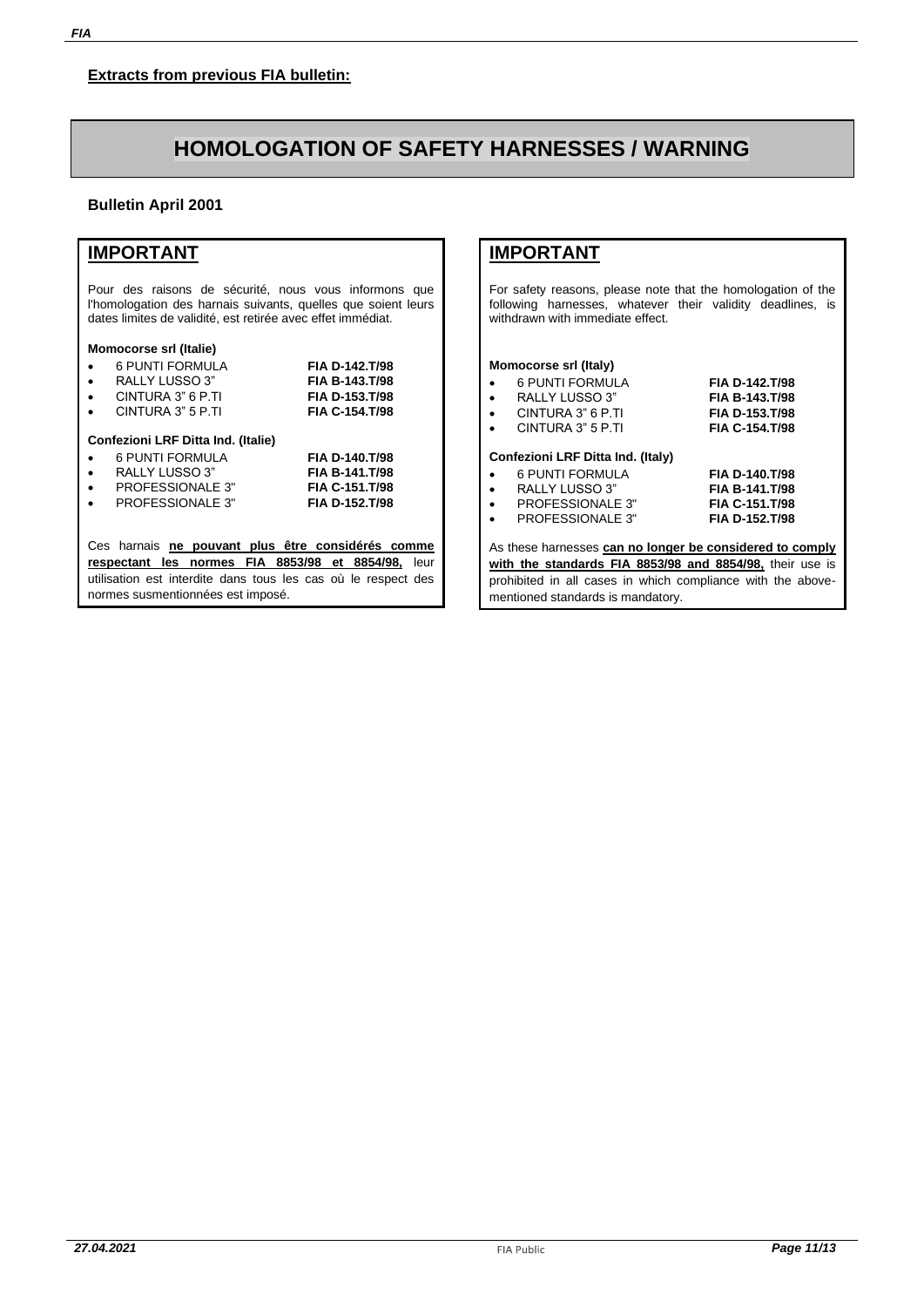# **HOMOLOGATION OF SAFETY HARNESSES / WARNING**

**Bulletin July 2001**

### **IMPORTANT**

Pour des raisons de sécurité, nous vous informons que l'homologation des harnais suivants, quelles que soient leurs dates limites de validité, est retirée avec effet immédiat.

#### **TAIWAN Racing Products (Taiwan)**

• 3"x2" Racing harness Formula **FIA D-203.T/98**

Ces harnais **ne pouvant plus être considérés comme respectant les normes FIA 8853/98,** leur utilisation est interdite dans tous les cas où le respect des normes susmentionnées est imposé.

## **IMPORTANT**

For safety reasons, please note that the homologation of the following harnesses, whatever their validity deadlines, is withdrawn with immediate effect.

#### **TAIWAN Racing Products (Taiwan)**

• 3"x2" Racing harness Formula **FIA D-203.T/98**

As these harnesses **can no longer be considered to comply with the standards FIA 8853/98,** their use is prohibited in all cases in which compliance with the above-mentioned standards is mandatory.